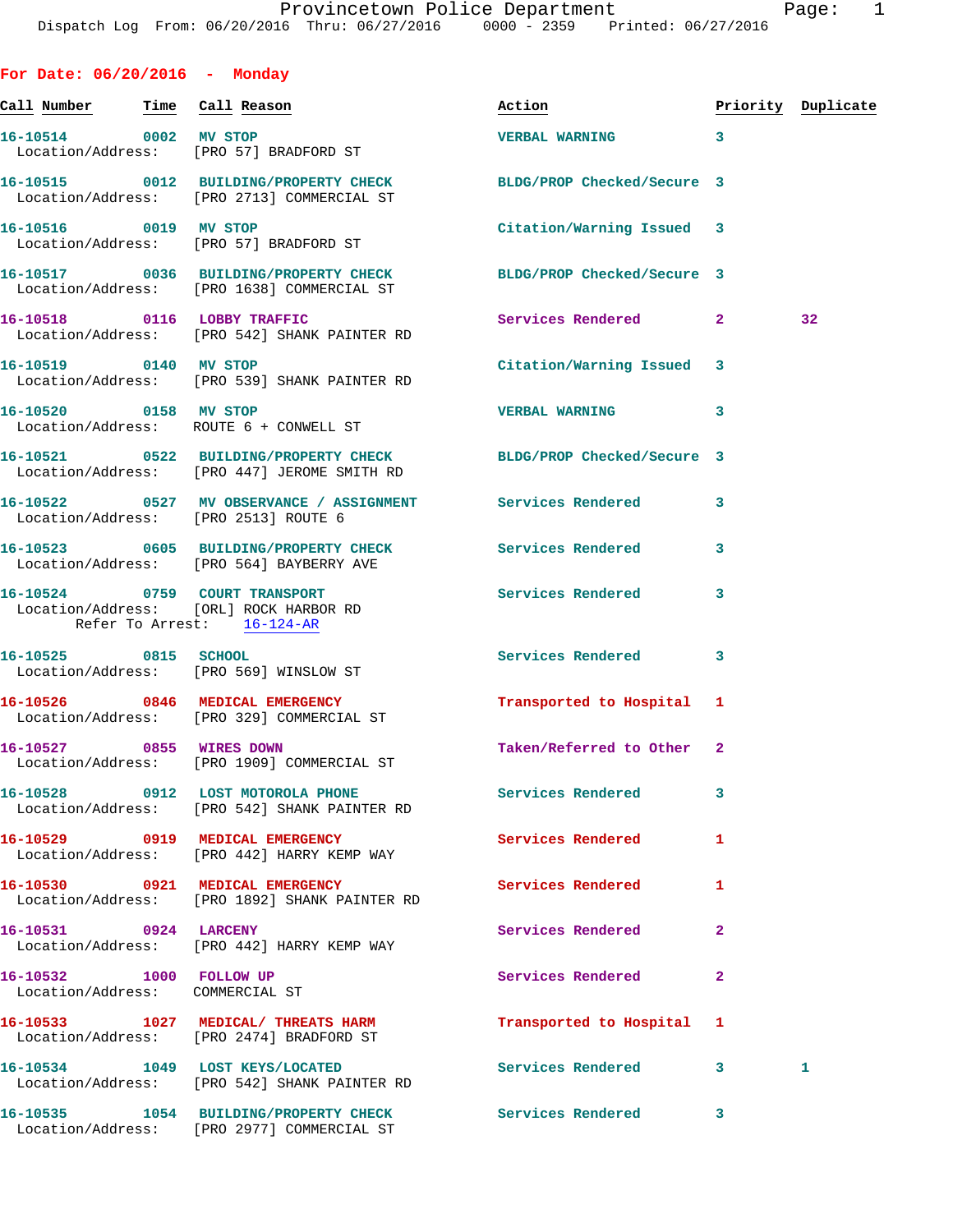| Refer To Accident: 16-28-AC                            | 16-10536 1057 MEDICAL EMERGENCY<br>Location/Address: [PRO 210] COMMERCIAL ST                             | Investigated               | $\mathbf{1}$   |
|--------------------------------------------------------|----------------------------------------------------------------------------------------------------------|----------------------------|----------------|
| 16-10537 1112 FOUND KEYS                               | Location/Address: [PRO 542] SHANK PAINTER RD                                                             | <b>Services Rendered</b> 3 |                |
|                                                        | 16-10538 1115 MEDICAL EMERGENCY<br>Location/Address: [PRO 517] RACE POINT RD                             | <b>PATIENT REFUSAL</b>     | 1              |
| 16-10539 1155 FOLLOW UP<br>Refer To Accident: 16-28-AC | Location/Address: [PRO 440] HARRY KEMP WAY                                                               | FOLLOW UP                  | $\overline{2}$ |
| 16-10540 1204 FOLLOW UP                                | Location/Address: [PRO 1196] BRADFORD ACRES RD                                                           | Services Rendered          | $\mathbf{2}$   |
| 16-10541 1222 LOST DEBIT CARDS                         | Location/Address: [PRO 542] SHANK PAINTER RD                                                             | <b>Services Rendered</b>   | 3              |
|                                                        | 16-10542 1241 MV ACCIDENT/MINOR<br>Location/Address: [PRO 3296] SHANK PAINTER RD                         | FOLLOW UP                  | $\mathbf{1}$   |
| 16-10543 1307 D.O.T.                                   | Location/Address: [PRO 440] HARRY KEMP WAY                                                               | Transported to Hospital 1  |                |
| 16-10544 1418 FOLLOW UP                                | Location/Address: [PRO 3296] SHANK PAINTER RD                                                            | Services Rendered          | $\overline{2}$ |
| Location/Address: [PRO 2519] ROUTE 6                   | 16-10545 1549 MV OBSERVANCE / ASSIGNMENT No Action Required                                              |                            | 3              |
| Location/Address: [PRO 2520] PRINCE ST                 | 16-10547 1638 FOUND CHASE DEBIT CARD                                                                     | Services Rendered          | 3              |
| 16-10548 1723 COMPLAINT                                | Location/Address: [PRO 173] COMMERCIAL ST                                                                | Services Rendered          | 3              |
| 16-10549 1930 FOUND VISA CARD                          | Location: [PRO 3431] LOPES SQUARE                                                                        | <b>Services Rendered</b>   | 3              |
| 16-10550 1938 STOLEN MV<br>Refer To Arrest: 16-128-AR  | Location/Address: [PRO 221] COMMERCIAL ST                                                                | Arrest(s) Made             | $\mathbf{2}$   |
|                                                        | 16-10551 2001 TRUCK OPERATIONS COMPLAINT Services Rendered<br>Location: [PRO 3431] LOPES SQUARE          |                            | $\mathbf{2}$   |
|                                                        | 16-10552 2019 VERBAL SPEED<br>Location/Address: [PRO 2898] JEROME SMITH RD                               | <b>VERBAL WARNING</b>      | 3              |
|                                                        | 16-10553 2023 SUSPICIOUS ACTIVITY<br>Location/Address: [PRO 3195] COMMERCIAL ST                          | <b>Services Rendered</b>   | $\mathbf{2}$   |
|                                                        | 16-10555 2210 BUILDING/PROPERTY CHECK<br>Location/Address: [PRO 519] RACE POINT RD                       | BLDG/PROP Checked/Secure 3 |                |
|                                                        | 16-10556 2225 BUILDING/PROPERTY CHECK<br>Location/Address: [PRO 1638] COMMERCIAL ST                      | BLDG/PROP Checked/Secure 3 |                |
| Location/Address: [PRO 2513] ROUTE 6                   | 16-10558 2323 MV OBSERVANCE / ASSIGNMENT Citation/Warning Issued 3                                       |                            |                |
| Location/Address: OLD ANN PAGE WAY                     | 16-10557 2324 MEDICAL EMERGENCY/ALLERGIC PATIENT REFUSAL                                                 |                            | $\mathbf{1}$   |
|                                                        | 16-10560 2333 MV OBSERVANCE / ASSIGNMENT Services Rendered<br>Location/Address: BRADFORD ST + HOWLAND ST |                            | 3              |
| 16-10561 2334 MV STOP                                  |                                                                                                          | <b>VERBAL WARNING</b>      | $\mathbf{3}$   |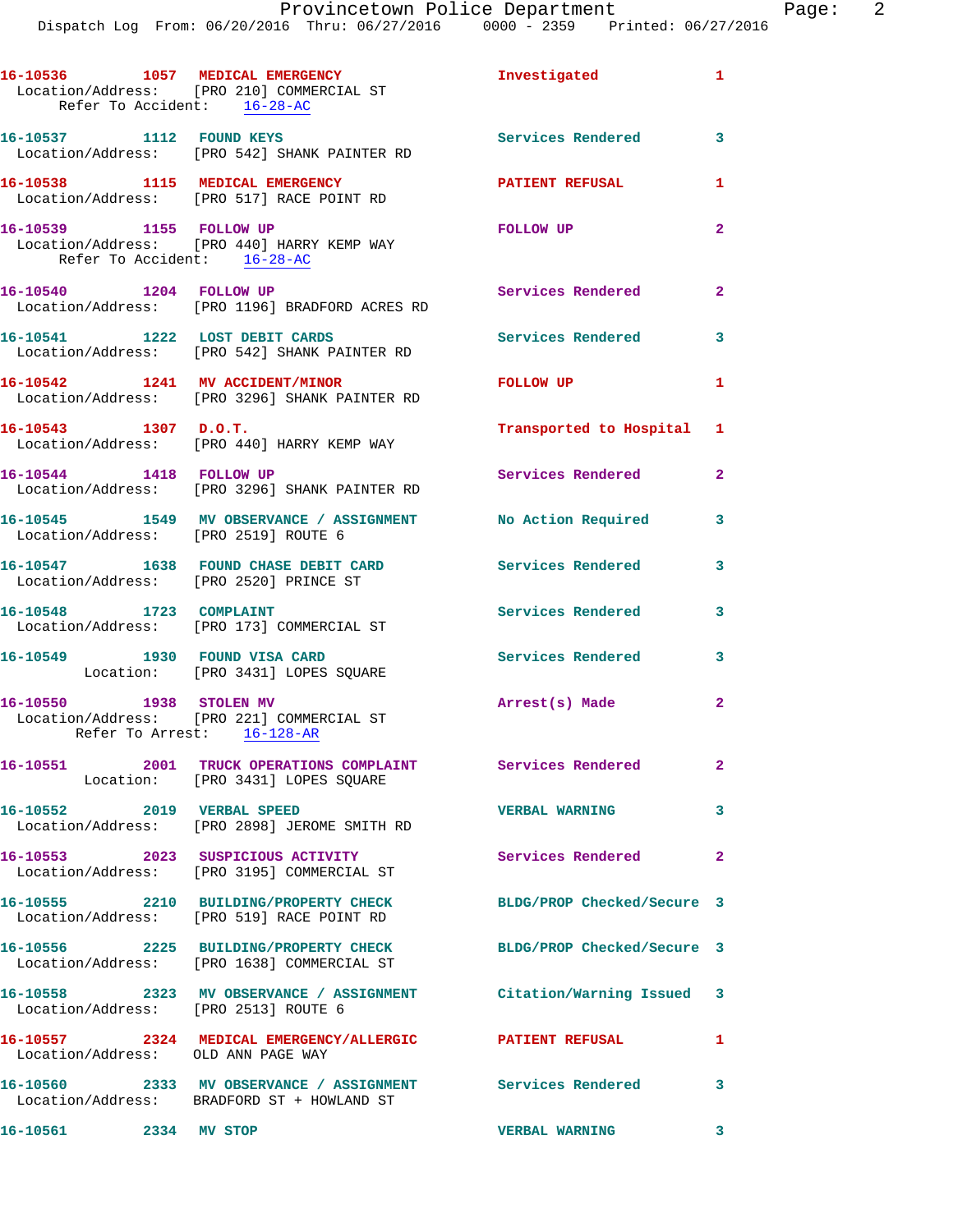|                                      | Dispatch Log From: 06/20/2016 Thru: 06/27/2016 0000 - 2359 Printed: 06/27/2016                                 | Provincetown Police Department  |   | Page: | $\overline{3}$ |
|--------------------------------------|----------------------------------------------------------------------------------------------------------------|---------------------------------|---|-------|----------------|
|                                      | Location/Address: [PRO 3430] COMMERCIAL ST                                                                     |                                 |   |       |                |
| 16-10562 2343 MV STOP                | Location/Address: [PRO 3440] ROUTE 6                                                                           | Citation/Warning Issued 3       |   |       |                |
| For Date: $06/21/2016$ - Tuesday     |                                                                                                                |                                 |   |       |                |
|                                      | 16-10559 0000 LOBBY TRAFFIC<br>Location/Address: [PRO 542] SHANK PAINTER RD                                    | Services Rendered 2             |   | 38    |                |
| Location/Address: [PRO 2519] ROUTE 6 | 16-10563 0004 MV STOP                                                                                          | <b>VERBAL WARNING</b>           | 3 |       |                |
|                                      | 16-10564 0011 BUILDING/PROPERTY CHECK BLDG/PROP Checked/Secure 3<br>Location/Address: [PRO 182] COMMERCIAL ST  |                                 |   |       |                |
|                                      | 16-10566 0017 BUILDING/PROPERTY CHECK BLDG/PROP Checked/Secure 3<br>Location/Address: [PRO 16] BRADFORD ST     |                                 |   |       |                |
|                                      | 16-10570 0110 MV OBSERVANCE / ASSIGNMENT Services Rendered 3<br>Location/Address: BRADFORD ST + RYDER ST       |                                 |   |       |                |
|                                      | 16-10568 0112 ALARM - GENERAL<br>Location/Address: [PRO 514] RACE POINT RD                                     | False Alarm <b>Execute 1996</b> | 1 |       |                |
| Refer To P/C: 16-129-AR              | 16-10569 0120 MEDICAL EMERGENCY/VERTIGO PATIENT REFUSAL<br>Location/Address: [PRO 542] SHANK PAINTER RD        |                                 | 1 |       |                |
| 16-10571 0123 MV STOP                | Location/Address: MILLER HILL RD + BRADFORD ST                                                                 | VERBAL WARNING 3                |   |       |                |
|                                      | 16-10572 0218 BUILDING/PROPERTY CHECK Services Rendered<br>Location/Address: [PRO 564] BAYBERRY AVE            |                                 | 3 |       |                |
|                                      | 16-10573 0516 BUILDING/PROPERTY CHECK BLDG/PROP Checked/Secure 3<br>Location/Address: [PRO 1638] COMMERCIAL ST |                                 |   |       |                |
|                                      | 16-10574 0522 MEDICAL EMERGENCY/SEIZURE<br>Location/Address: [PRO 208] COMMERCIAL ST                           | Transported to Hospital 1       |   |       |                |
|                                      | 16-10576 0553 BUILDING/PROPERTY CHECK<br>Location/Address: [PRO 564] BAYBERRY AVE                              | BLDG/PROP Checked/Secure 3      |   |       |                |
|                                      | 16-10577 0702 MEDICAL EMERGENCY<br>Location/Address: [PRO 1004] NELSON AVE                                     | PATIENT REFUSAL                 | 1 |       |                |
|                                      | 16-10579 0744 BUILDING/PROPERTY CHECK Services Rendered 3<br>Location/Address: [PRO 3430] COMMERCIAL ST        |                                 |   |       |                |
| Refer To Arrest: 16-128-AR           | 16-10580 0750 COURT TRANSPORT<br>Location/Address: [ORL] ROCK HARBOR RD                                        | <b>Services Rendered</b>        | 3 |       |                |
|                                      | 16-10582 0800 PARK, WALK & TALK 3 Services Rendered 2<br>Location/Address: [PRO 569] WINSLOW ST                |                                 |   |       |                |
|                                      | 16-10581 0801 BUILDING/PROPERTY CHECK Services Rendered<br>Location/Address: [PRO 2520] PRINCE ST              |                                 | 3 |       |                |
|                                      | 16-10583 0856 MV OBSERVANCE / ASSIGNMENT NO Action Required 3<br>Location/Address: HIGH POLE HL + BRADFORD ST  |                                 |   |       |                |
|                                      | 16-10584 0942 PARK, WALK & TALK<br>Location/Address: [PRO 182] COMMERCIAL ST                                   | Services Rendered               | 2 |       |                |
| Location/Address: SHANK PAINTER RD   | 16-10585 1032 MV OBSERVANCE / ASSIGNMENT Services Rendered                                                     |                                 | 3 |       |                |
|                                      | 16-10586 1036 MEDICAL EMERGENCY                                                                                | Transported to Hospital 1       |   |       |                |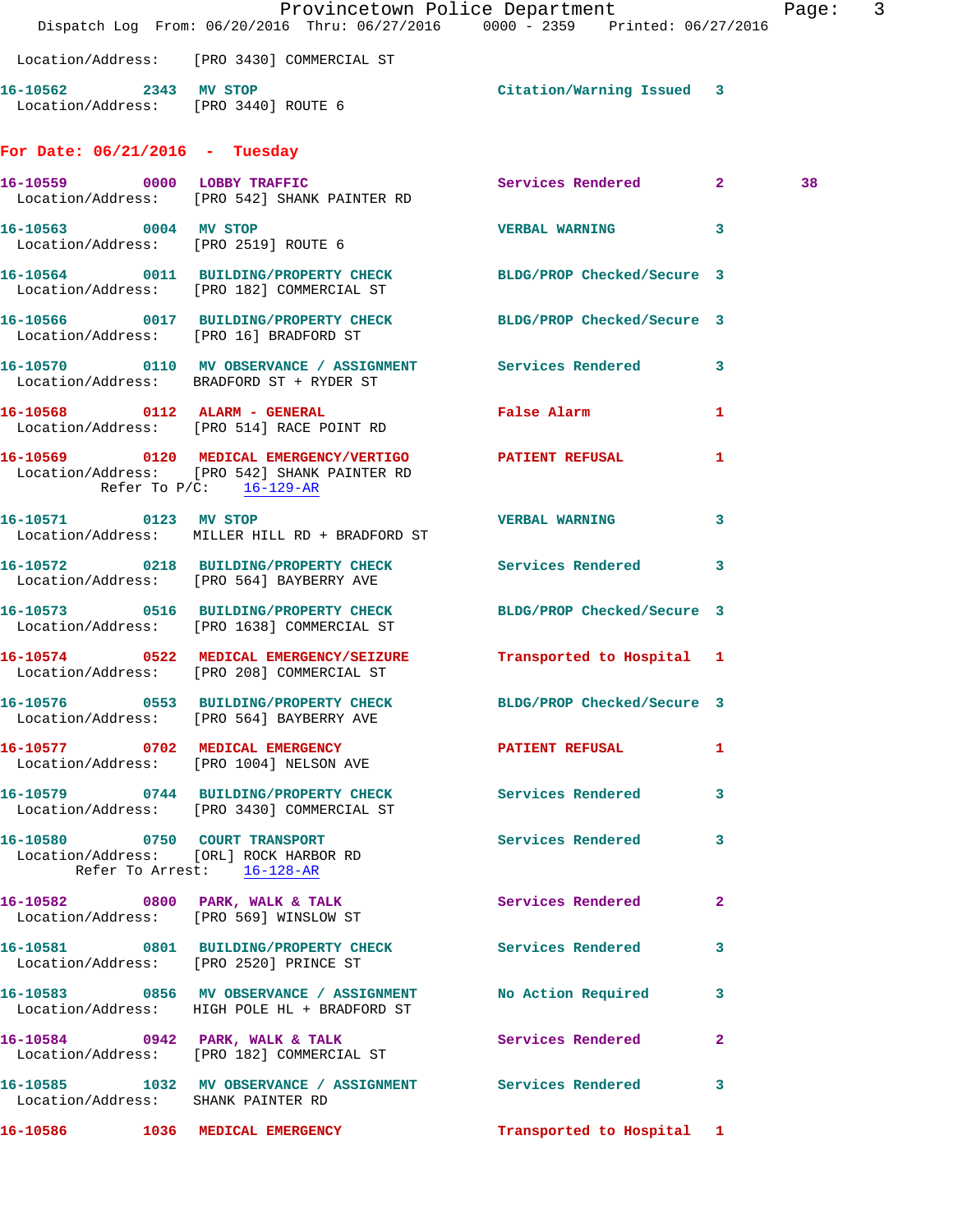|                                      | Dispatch Log From: 06/20/2016 Thru: 06/27/2016 0000 - 2359 Printed: 06/27/2016                                 | Provincetown Police Department |              | Page: 4 |  |
|--------------------------------------|----------------------------------------------------------------------------------------------------------------|--------------------------------|--------------|---------|--|
|                                      | Location/Address: [PRO 2087] HARRY KEMP WAY                                                                    |                                |              |         |  |
| Location/Address: BRADFORD ST        | 16-10587 1039 DELIVERY TRUCK COMPLAINT SPOKEN TO                                                               |                                | $\mathbf{3}$ |         |  |
| Location/Address: [PRO 521] ROUTE 6  | 16-10791 1100 GUEST LEFT W/PAYING FOR SITE Services Rendered                                                   |                                | $\mathbf{2}$ |         |  |
|                                      | 16-10588 1209 STOLEN PHONE<br>Location/Address: [PRO 542] SHANK PAINTER RD                                     | SPOKEN TO                      | $\mathbf{2}$ |         |  |
|                                      | 16-10589 1209 FUNERAL<br>Location/Address: [PRO 1989] COMMERCIAL ST                                            | Services Rendered              | $\mathbf{2}$ |         |  |
|                                      | 16-10591 1307 BUILDING/PROPERTY CHECK Services Rendered<br>Location/Address: [PRO 2540] RACE POINT RD          |                                | $\mathbf{3}$ |         |  |
|                                      | 16-10592 1311 FOLLOW UP<br>Location/Address: [PRO 3405] COMMERCIAL ST                                          | Services Rendered              | $\mathbf{2}$ |         |  |
| 16-10593 1314 MV STOP                | Location/Address: CENTER ST + BRADFORD ST                                                                      | <b>VERBAL WARNING</b>          | 3            |         |  |
|                                      | 16-10594 1326 LOST KEYS<br>Location/Address: [PRO 542] SHANK PAINTER RD                                        | Services Rendered 3            |              |         |  |
| 16-10595 1333 LOST CARD              | Location/Address: [PRO 542] SHANK PAINTER RD                                                                   | Services Rendered 3            |              |         |  |
|                                      | 16-10597 1400 ELEVATOR ALARM<br>Location/Address: [PRO 204] COMMERCIAL ST                                      | Services Rendered 1            |              |         |  |
|                                      | 16-10598 1436 COMPLAINT - STREET PERFORMERS SPOKEN TO<br>Location/Address: [PRO 105] COMMERCIAL ST             |                                | 3            |         |  |
|                                      | 16-10599 1503 FOUND CREDIT CARD<br>Location/Address: [PRO 1994] COMMERCIAL ST                                  | Services Rendered 3            |              |         |  |
|                                      | 16-10601 1538 BUILDING/PROPERTY CHECK BLDG/PROP Checked/Secure 3<br>Location/Address: [PRO 564] BAYBERRY AVE   |                                |              |         |  |
|                                      | 16-10603 1545 RESIDENTIAL BURGLAR ALARM BLDG/PROP Checked/Secure 1<br>Location/Address: [PRO 1569] CUDWORTH ST |                                |              |         |  |
|                                      | 16-10605 1611 PARK, WALK & TALK Services Rendered<br>Location/Address: [PRO 105] COMMERCIAL ST                 |                                | $\mathbf{2}$ |         |  |
|                                      | 16-10606 1621 DOG IN MV<br>Location/Address: [PRO 3260] BRADFORD ST EXT                                        | <b>GONE ON ARRIVAL</b>         | $\mathbf{2}$ |         |  |
|                                      | 16-10607 1643 VERBAL SPEED<br>Location/Address: CONWELL ST + HARRY KEMP WAY                                    | <b>VERBAL WARNING</b>          | $\mathbf{3}$ |         |  |
| Location/Address: [PRO 3440] ROUTE 6 | 16-10608 1659 MV OBSERVANCE / ASSIGNMENT Services Rendered 3                                                   |                                |              |         |  |
|                                      | 16-10610 1734 SERVICE CALL<br>Location/Address: [PRO 3222] ALDEN ST                                            | Services Rendered 3            |              |         |  |
|                                      | 16-10612 1828 SYNCHOPAL EPISODE<br>Location/Address: [PRO 2832] COMMERCIAL ST                                  | PATIENT REFUSAL 1              |              |         |  |
|                                      | 16-10613 1835 WELL-BEING CHECK<br>Location/Address: [PRO 34] BRADFORD ST                                       | Could Not Locate 3             |              |         |  |
|                                      | 16-10616 2000 BUILDING/PROPERTY CHECK BLDG/PROP Checked/Secure 3<br>Location/Address: [PRO 2977] COMMERCIAL ST |                                |              |         |  |
|                                      | 16-10617 2013 LIFT ASSIST<br>Location/Address: [PRO 357] COMMERCIAL ST                                         | Services Rendered 1            |              |         |  |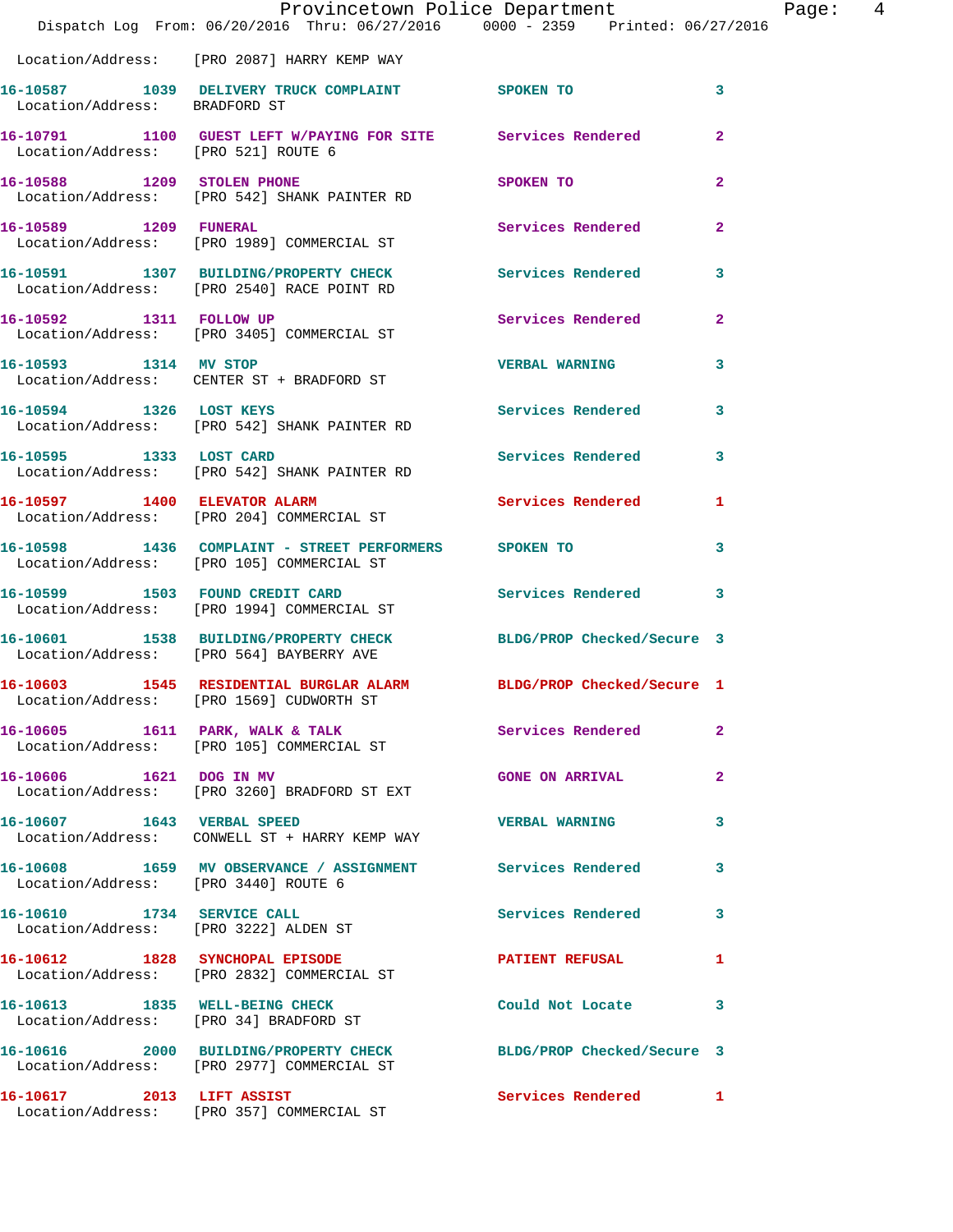|                                                    |                                                                                                                 | Provincetown Police Department The Rage: 5                                                                    |                         |    |  |
|----------------------------------------------------|-----------------------------------------------------------------------------------------------------------------|---------------------------------------------------------------------------------------------------------------|-------------------------|----|--|
|                                                    | Dispatch Log From: 06/20/2016 Thru: 06/27/2016 0000 - 2359 Printed: 06/27/2016                                  |                                                                                                               |                         |    |  |
|                                                    | 16-10618 2035 BUILDING/PROPERTY CHECK BLDG/PROP Checked/Secure 3<br>Location/Address: [PRO 2520] PRINCE ST      |                                                                                                               |                         |    |  |
| Location/Address: WINTHROP ST                      | 16-10619 2037 VERBAL INSPECTION VERBAL WARNING 3                                                                |                                                                                                               |                         |    |  |
|                                                    | 16-10622 2135 VERBAL LIGHTS<br>Location/Address: [PRO 74] BRADFORD ST EXT                                       | VERBAL WARNING 3                                                                                              |                         |    |  |
|                                                    | 16-10623 2214 BUILDING/PROPERTY CHECK BLDG/PROP Checked/Secure 3<br>Location/Address: [PRO 182] COMMERCIAL ST   |                                                                                                               |                         |    |  |
|                                                    | 16-10624 2224 SERVICE REQUEST<br>Location/Address: OLD COLONY WAY                                               | SPOKEN TO                                                                                                     | $\overline{\mathbf{3}}$ |    |  |
| Location/Address: PEARL ST                         | 16-10626 2321 MEDICAL EMERGENCY PATIENT REFUSAL 1                                                               |                                                                                                               |                         |    |  |
| For Date: $06/22/2016$ - Wednesday                 |                                                                                                                 |                                                                                                               |                         |    |  |
|                                                    | 16-10627 0002 LOBBY TRAFFIC Services Rendered 2<br>Location/Address: [PRO 542] SHANK PAINTER RD                 |                                                                                                               |                         | 31 |  |
|                                                    | 16-10629 0054 BUILDING/PROPERTY CHECK Services Rendered 3<br>Location/Address: [PRO 2483] COMMERCIAL ST         |                                                                                                               |                         |    |  |
|                                                    | 16-10628 0057 MV OBSERVANCE / ASSIGNMENT No Action Required 3<br>Location/Address: ROUTE 6 + SNAIL RD           |                                                                                                               |                         |    |  |
|                                                    | 16-10630 0103 MV OBSERVANCE / ASSIGNMENT No Action Required 3<br>Location/Address: BRADFORD ST + RYDER ST       |                                                                                                               |                         |    |  |
| 16-10631 0112 MV STOP<br>Location/Address: ROUTE 6 |                                                                                                                 | <b>VERBAL WARNING</b>                                                                                         | 3                       |    |  |
| Location/Address: [PRO 521] ROUTE 6                | 16-10632 0120 MV DISABLED                                                                                       | Services Rendered 2                                                                                           |                         |    |  |
|                                                    | 16-10633 0121 NOISE COMPLAINT<br>Location/Address: [PRO 1666] BANGS ST                                          | SPOKEN TO AND TO A STATE OF THE STATE OF THE STATE OF THE STATE OF THE STATE OF THE STATE OF THE STATE OF THE | $\mathbf{3}$            |    |  |
|                                                    | 16-10634 0126 BUILDING/PROPERTY CHECK Services Rendered 3<br>Location/Address: [PRO 564] BAYBERRY AVE           |                                                                                                               |                         |    |  |
|                                                    | 16-10635 0135 MV DISABLED<br>Location/Address: [PRO 3440] ROUTE 6                                               | Services Rendered                                                                                             | $\overline{2}$          |    |  |
|                                                    | 16-10636 0145 ASSIST CITIZEN<br>Location/Address: [PRO 105] COMMERCIAL ST                                       | Services Rendered 3                                                                                           |                         |    |  |
|                                                    | 16-10637 0148 BUILDING/PROPERTY CHECK BLDG/PROP Checked/Secure 3<br>Location/Address: [PRO 444] HIGH POLE HILL  |                                                                                                               |                         |    |  |
|                                                    | 16-10638 0149 911 -PSAP 2 DOWN<br>Location/Address: [PRO 542] SHANK PAINTER RD                                  | No Action Required 1                                                                                          |                         |    |  |
|                                                    | 16-10639 0208 MV STOP<br>Location/Address: BRADFORD ST + ALLERTON ST                                            | VERBAL WARNING 3                                                                                              |                         |    |  |
| 16-10640 0230 MV STOP                              | Location/Address: BRADFORD ST + ALLERTON ST                                                                     | VERBAL WARNING 3                                                                                              |                         |    |  |
|                                                    | 16-10641 0300 MEDICAL EMERGENCY<br>Location/Address: [PRO 1014] NELSON AVE                                      | Transported to Hospital 1                                                                                     |                         |    |  |
|                                                    | 16-10642 0513 BUILDING/PROPERTY CHECK BLDG/PROP Checked/Secure 3<br>Location/Address: [PRO 16] BRADFORD ST      |                                                                                                               |                         |    |  |
|                                                    | 16-10643 0516 BUILDING/PROPERTY CHECK BLDG/PROP Checked/Secure 3<br>Location/Address: [PRO 447] JEROME SMITH RD |                                                                                                               |                         |    |  |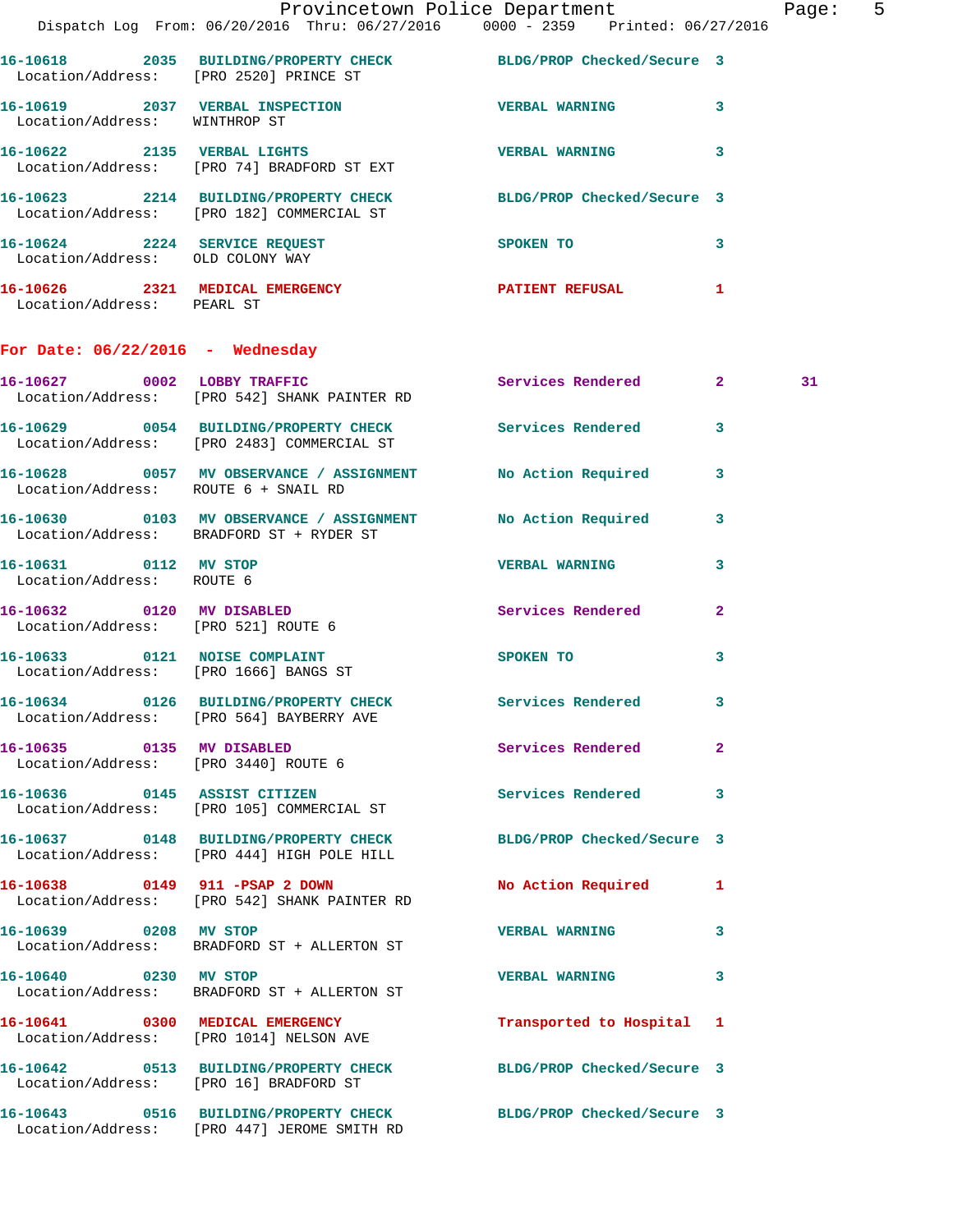|                                                            | 16-10644 0525 911 GENERAL-TTY TEST CALL Services Rendered 1<br>Location/Address: [PRO 542] SHANK PAINTER RD    |                            |                |
|------------------------------------------------------------|----------------------------------------------------------------------------------------------------------------|----------------------------|----------------|
|                                                            | 16-10645 0527 FLIGHT COVERAGE<br>Location/Address: [PRO 516] RACE POINT RD                                     | Services Rendered          | $\overline{2}$ |
| Location/Address: [PRO 2513] ROUTE 6                       | 16-10646  0527 MV OBSERVANCE / ASSIGNMENT Services Rendered                                                    |                            | 3              |
|                                                            | 16-10647 0603 BUILDING/PROPERTY CHECK<br>Location/Address: [PRO 564] BAYBERRY AVE                              | Services Rendered          | 3              |
| 16-10648 0618 SUDDEN DEATH                                 | Location/Address: [PRO 1191] HOLWAY AVE                                                                        | Services Rendered          | $\mathbf{1}$   |
| 16-10649 0814 AT THE SCHOOL                                | Location/Address: [PRO 569] WINSLOW ST                                                                         | <b>Services Rendered</b> 3 |                |
|                                                            | 16-10650 0834 TRANSPORT TO O.D.C.<br>Location: [PRO 3705] ORLEANS DISTRICT COURT<br>Refer To Arrest: 16-130-AR | Taken/Referred to Other 3  |                |
| 16-10652 0852 LOST CHECKS                                  | Location/Address: [PRO 542] SHANK PAINTER RD                                                                   | Services Rendered 3        |                |
| 16-10653 0917 LOST WALLET                                  | Location/Address: COMMERCIAL ST + RYDER ST                                                                     | Services Rendered          | 3              |
| 16-10654 0957 ANIMAL CALL<br>Location/Address: MECHANIC ST |                                                                                                                | Services Rendered          | $\mathbf{2}$   |
| Location/Address: ROUTE 6 + SNAIL RD                       | 16-10656 1032 MV OBSERVANCE / ASSIGNMENT No Action Required                                                    |                            | 3              |
| 16-10655 1034 VANDALISM                                    | Location/Address: [PRO 632] COMMERCIAL ST                                                                      | Services Rendered          | 3              |
|                                                            | 16-10657 1104 MEDICAL EMERGENCY<br>Location/Address: [PRO 3259] MACMILLAN WHARF                                | <b>PATIENT REFUSAL</b>     | 1              |
| 16-10658 1118 MV ACCIDENT/MINOR                            | Location/Address: [PRO 3296] SHANK PAINTER RD                                                                  | Services Rendered          | $\mathbf{1}$   |
| 16-10659 1124 MEDICAL EMERGENCY                            | Location/Address: [PRO 357] COMMERCIAL ST                                                                      | Transported to Hospital 1  |                |
| 16-10660 1128 SCHOOL                                       | Location/Address: [PRO 569] WINSLOW ST                                                                         | Services Rendered          | 3              |
|                                                            | 16-10661 1151 PARKING COMPLAINT / GENERAL SPOKEN TO<br>Location/Address: [PRO 105] COMMERCIAL ST               |                            | 3              |
|                                                            | 16-10662 1212 ALTERED MENTAL STATUS<br>Location/Address: [PRO 2139] COMMERCIAL ST                              | Services Rendered          | 1              |
|                                                            | 16-10663 1310 MEDICAL EMERGENCY<br>Location/Address: [PRO 182] COMMERCIAL ST                                   | Services Rendered          | 1              |
|                                                            | 16-10664 1331 ASSIST AGENCY / LICENSING<br>Location/Address: COMMERCIAL ST + RYDER ST                          | SPOKEN TO                  | 3              |
|                                                            | Location/Address: [PRO 569] WINSLOW ST                                                                         | Services Rendered          | 3              |
| 16-10667 1407 CHOKING                                      | Location/Address: [PRO 350] COMMERCIAL ST                                                                      | <b>PATIENT REFUSAL</b>     | 1              |
| 16-10668 1511 DISTURBANCE                                  | Location/Address: [PRO 536] SHANK PAINTER RD                                                                   | <b>SPOKEN TO</b>           | 1              |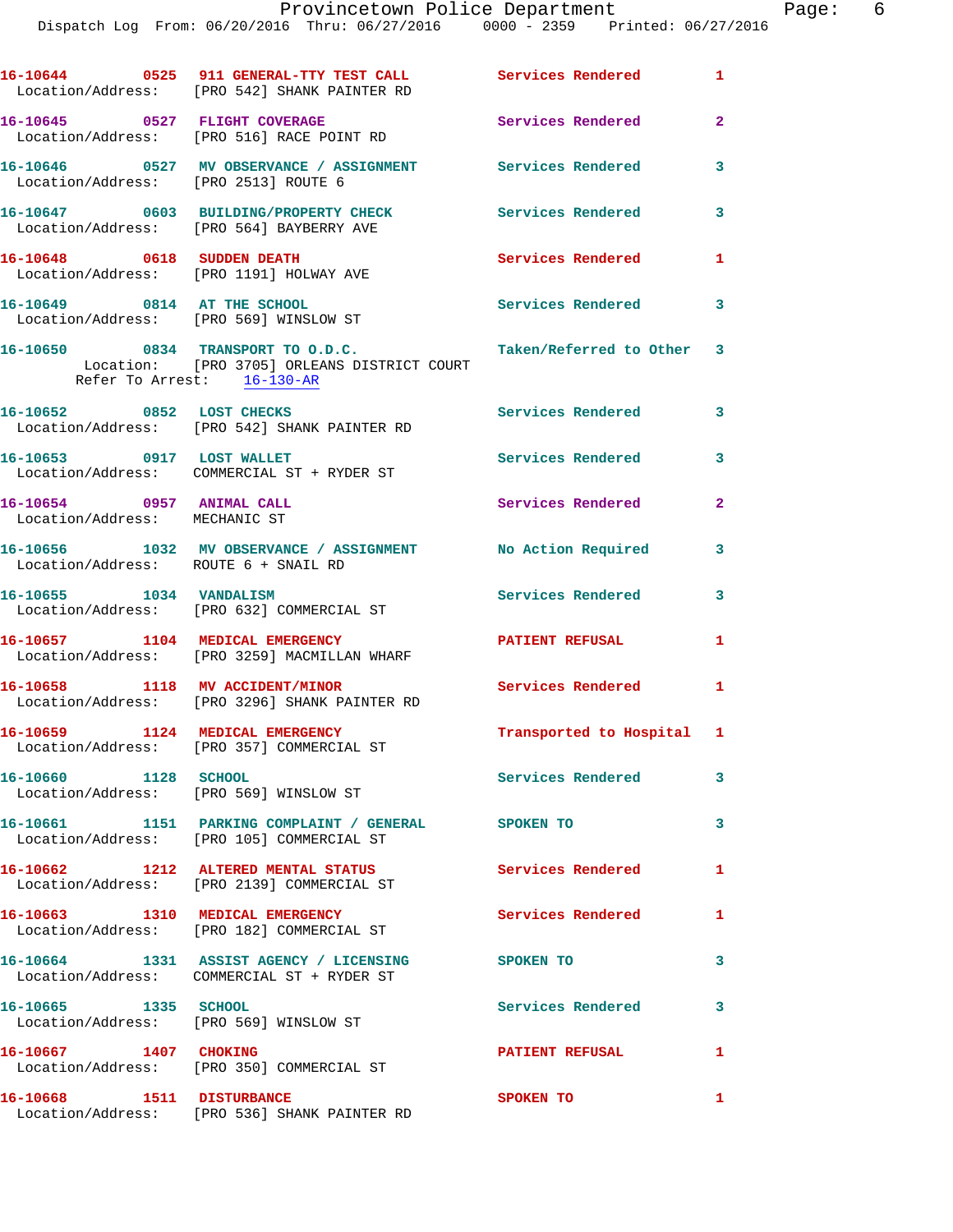|                                                                 | Provincetown Police Department<br>Dispatch Log From: 06/20/2016 Thru: 06/27/2016 0000 - 2359 Printed: 06/27/2016 |                            | 7<br>Page:              |
|-----------------------------------------------------------------|------------------------------------------------------------------------------------------------------------------|----------------------------|-------------------------|
|                                                                 | 16-10669 1603 MEDICAL/WALK UP<br>Location/Address: [PRO 1892] SHANK PAINTER RD                                   | Services Rendered 1        |                         |
|                                                                 | 16-10670 1610 BUILDING/PROPERTY CHECK<br>Location/Address: [PRO 564] BAYBERRY AVE                                | BLDG/PROP Checked/Secure 3 |                         |
|                                                                 | 16-10671 1757 SICK BIRD<br>Location/Address: [PRO 542] SHANK PAINTER RD                                          | Taken/Referred to Other 2  |                         |
| Location/Address: JEROME SMITH RD                               | 16-10672 1853 ASSIST CITIZEN/BONES                                                                               | Services Rendered          | $\overline{\mathbf{3}}$ |
| $16-10673$ 1904 D.O.T.<br>Location/Address: [PRO 3222] ALDEN ST |                                                                                                                  | Transported to Hospital 1  |                         |
|                                                                 | 16-10674 1935 MV HIT & RUN<br>Location/Address: [PRO 542] SHANK PAINTER RD                                       | Services Rendered          | $\mathbf{2}$            |
|                                                                 | 16-10675 1936 ASSIST CITIZEN<br>Location/Address: [PRO 542] SHANK PAINTER RD                                     | SPOKEN TO                  | 3                       |
|                                                                 | 16-10676 2045 LOST KEYS<br>Location/Address: [PRO 542] SHANK PAINTER RD                                          | <b>Services Rendered</b>   | $\overline{\mathbf{3}}$ |
|                                                                 | 16-10677 2050 LOST PURSE/FOUND<br>Location/Address: [PRO 3405] COMMERCIAL ST                                     | <b>Services Rendered</b>   | $\overline{\mathbf{3}}$ |
|                                                                 | 16-10678 2224 BUILDING/PROPERTY CHECK<br>Location/Address: [PRO 1638] COMMERCIAL ST                              | BLDG/PROP Checked/Secure 3 |                         |
|                                                                 | 16-10680 2335 MV COMPLAINT<br>Location/Address: [PRO 526] RYDER ST EXT                                           | Services Rendered 2        |                         |
|                                                                 | 16-10681 2357 BUILDING/PROPERTY CHECK                                                                            | Services Rendered          | 3                       |

## **For Date: 06/23/2016 - Thursday**

Location/Address: [PRO 3259] MACMILLAN WHARF

|                                        | 16-10682 0001 LOBBY TRAFFIC<br>Location/Address: [PRO 542] SHANK PAINTER RD                                               | Services Rendered  | $\overline{\mathbf{2}}$ and $\overline{\mathbf{2}}$ and $\overline{\mathbf{2}}$ | 27 |
|----------------------------------------|---------------------------------------------------------------------------------------------------------------------------|--------------------|---------------------------------------------------------------------------------|----|
|                                        | 16-10683 0005 MV OBSERVANCE / ASSIGNMENT Services Rendered<br>Location/Address: BRADFORD ST + HOWLAND ST                  |                    | 3                                                                               |    |
| Location/Address: [PRO 94] BRADFORD ST | 16-10684 0032 MV OBSERVANCE / ASSIGNMENT Services Rendered                                                                |                    | 3                                                                               |    |
|                                        | 16-10685 0041 BUILDING/PROPERTY CHECK BLDG/PROP Checked/Secure 3<br>Location/Address: [PRO 2898] JEROME SMITH RD          |                    |                                                                                 |    |
|                                        | 16-10686      0127 BUILDING/PROPERTY CHECK       BLDG/PROP Checked/Secure 3<br>Location/Address: [PRO 2500] COMMERCIAL ST |                    |                                                                                 |    |
|                                        | 16-10687 0144 BUILDING/PROPERTY CHECK BLDG/PROP Checked/Secure 3<br>Location/Address: [PRO 564] BAYBERRY AVE              |                    |                                                                                 |    |
|                                        | 16-10688 0203 BUILDING/PROPERTY CHECK BLDG/PROP Checked/Secure 3<br>Location/Address: [PRO 1780] JOHNSON ST               |                    |                                                                                 |    |
| Location/Address: [PRO 521] ROUTE 6    | 16-10689 0203 BUILDING/PROPERTY CHECK BLDG/PROP Checked/Secure 3                                                          |                    |                                                                                 |    |
|                                        | 16-10690 0255 ALARM - GENERAL<br>Location/Address: [PRO 356] COMMERCIAL ST                                                | <b>False Alarm</b> | $\mathbf{1}$                                                                    |    |
|                                        | 16-10691      0319  BUILDING/PROPERTY CHECK       Services Rendered<br>Location/Address: [PRO 2483] COMMERCIAL ST         |                    | 3                                                                               |    |
|                                        | 16-10692 0321 BUILDING/PROPERTY CHECK BLDG/PROP Checked/Secure 3<br>Location/Address: [PRO 519] RACE POINT RD             |                    |                                                                                 |    |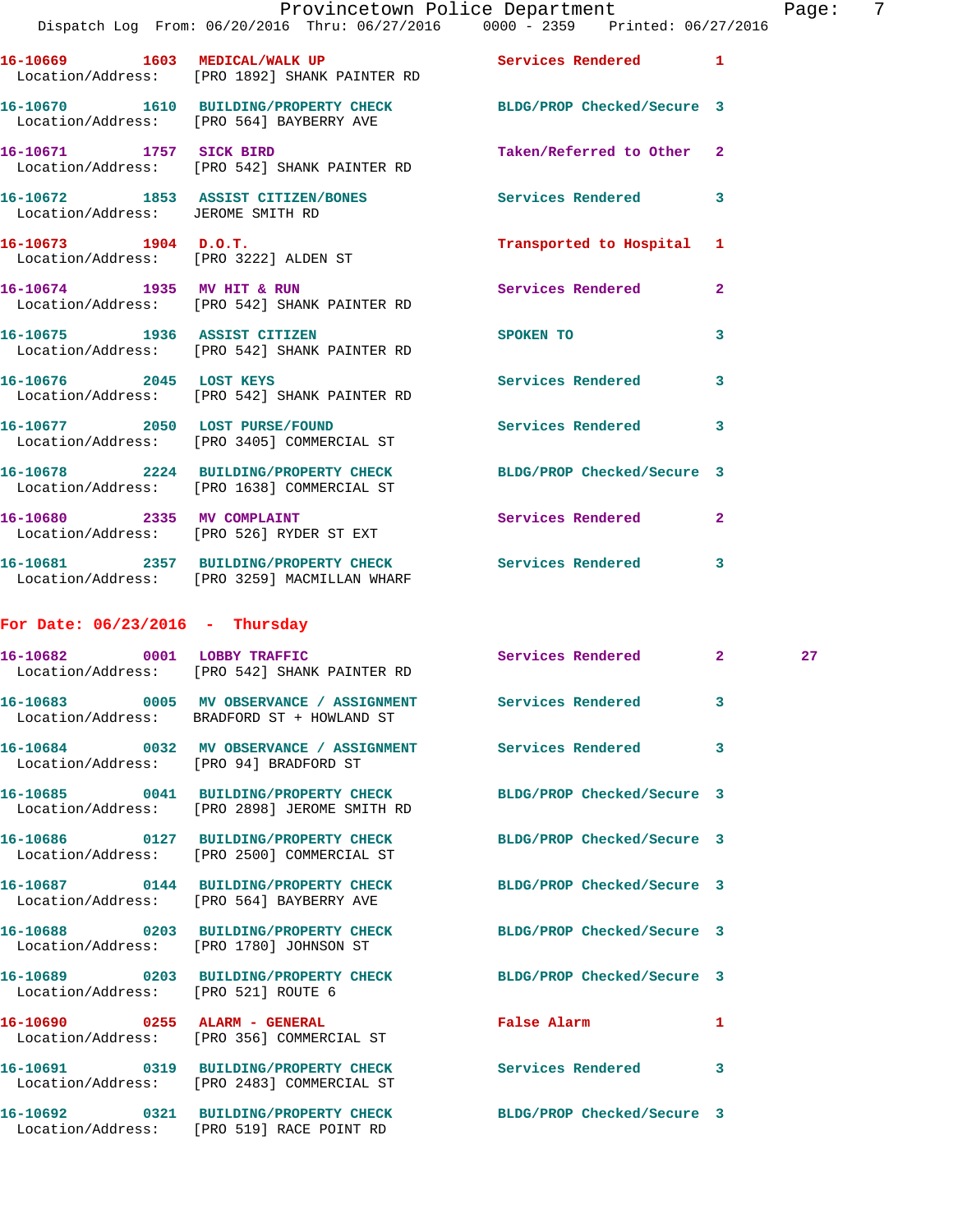|                            | 16-10694 0455 MEDICAL EMERGENCY<br>Location/Address: [PRO 395] COMMERCIAL ST                                     | PATIENT REFUSAL 1          |              |
|----------------------------|------------------------------------------------------------------------------------------------------------------|----------------------------|--------------|
|                            | 16-10693 0456 BUILDING/PROPERTY CHECK<br>Location/Address: [PRO 530] SHANK PAINTER RD                            | BLDG/PROP Checked/Secure 3 |              |
|                            | 16-10695 0458 BUILDING/PROPERTY CHECK<br>Location/Address: [PRO 1646] WINSLOW ST                                 | BLDG/PROP Checked/Secure 3 |              |
|                            | 16-10696 0507 NOISE COMPLAINT<br>Location/Address: [PRO 2144] CONWELL ST                                         | SPOKEN TO                  | 3            |
|                            | 16-10697 0545 MV OBSERVANCE / ASSIGNMENT Services Rendered<br>Location/Address: ROUTE 6 + SNAIL RD               |                            | 3            |
|                            | 16-10699 0619 BUILDING/PROPERTY CHECK<br>Location/Address: [PRO 1778] SHANK PAINTER RD                           | BLDG/PROP Checked/Secure 3 |              |
|                            | 16-10700 0626 BUILDING/PROPERTY CHECK<br>Location/Address: [PRO 447] JEROME SMITH RD                             | BLDG/PROP Checked/Secure 3 |              |
|                            | 16-10703 0855 ALARM - GENERAL<br>Location/Address: [PRO 106] COMMERCIAL ST                                       | Services Rendered          | $\mathbf{1}$ |
|                            | 16-10702 0906 PARK, WALK & TALK<br>Location/Address: [PRO 3259] MACMILLAN WHARF                                  | Services Rendered          | $\mathbf{2}$ |
|                            | 16-10704 0923 MV OBSERVANCE / ASSIGNMENT Services Rendered<br>Location/Address: SHANK PAINTER RD + PROVINCE RD   |                            | 3            |
|                            | 16-10705 0923 MV VANDALISM<br>Location/Address: [PRO 523] COMMERCIAL ST                                          | SPOKEN TO                  | $\mathbf{2}$ |
| 16-10706 0938 MV COMPLAINT | Location/Address: WINTHROP ST + COMMERCIAL ST                                                                    | Services Rendered          | $\mathbf{2}$ |
|                            | 16-10707 0942 PARKING COMPLAINT / GENERAL Citation/Warning Issued 3<br>Location/Address: [PRO 175] COMMERCIAL ST |                            |              |
|                            | 16-10709 1014 SERVICE CALL/ESCORT<br>Location/Address: [PRO 1645] HARRY KEMP WAY                                 | Services Rendered          | 3            |
|                            | 16-10710 1029 ASSIST AGENCY / MUTUAL AID Peace Restored<br>Location/Address: [PRO 129] COMMERCIAL ST             |                            | 3            |
|                            | 16-10716 1030 LOST ENVELOPE WITH CASH<br>Location/Address: [PRO 3296] SHANK PAINTER RD                           | <b>Services Rendered</b>   |              |
| 16-10711 1111 TRESPASS     | Location/Address: [PRO 129] COMMERCIAL ST                                                                        | Services Rendered          | $\mathbf{2}$ |
| 16-10712 1140 COMPLAINT    | Location/Address: [PRO 1592] PEARL ST                                                                            | SPOKEN TO                  | $\mathbf{3}$ |
|                            | 16-10713 1145 SUSPICIOUS ACTIVITY<br>Location/Address: PROVINCELANDS RD<br>Refer To Field Int: 16-5-FI           | <b>Services Rendered</b>   | $\mathbf{2}$ |
|                            | 16-10715 1221 ALARM - GENERAL<br>Location/Address: [PRO 79] CARVER ST                                            | Services Rendered 1        |              |
|                            | 16-10717 1227 SHOPLIFTING<br>Location/Address: [PRO 230] COMMERCIAL ST                                           | Services Rendered          | 3            |
|                            | 16-10718 1254 ANIMAL CALL/DOGS IN M/V<br>Location/Address: [PRO 146] COMMERCIAL ST                               | SPOKEN TO                  | $\mathbf{2}$ |
| 16-10719 1300 MV COMPLAINT |                                                                                                                  | Could Not Locate           | $\mathbf{2}$ |

Location/Address: [PRO 2521] ROUTE 6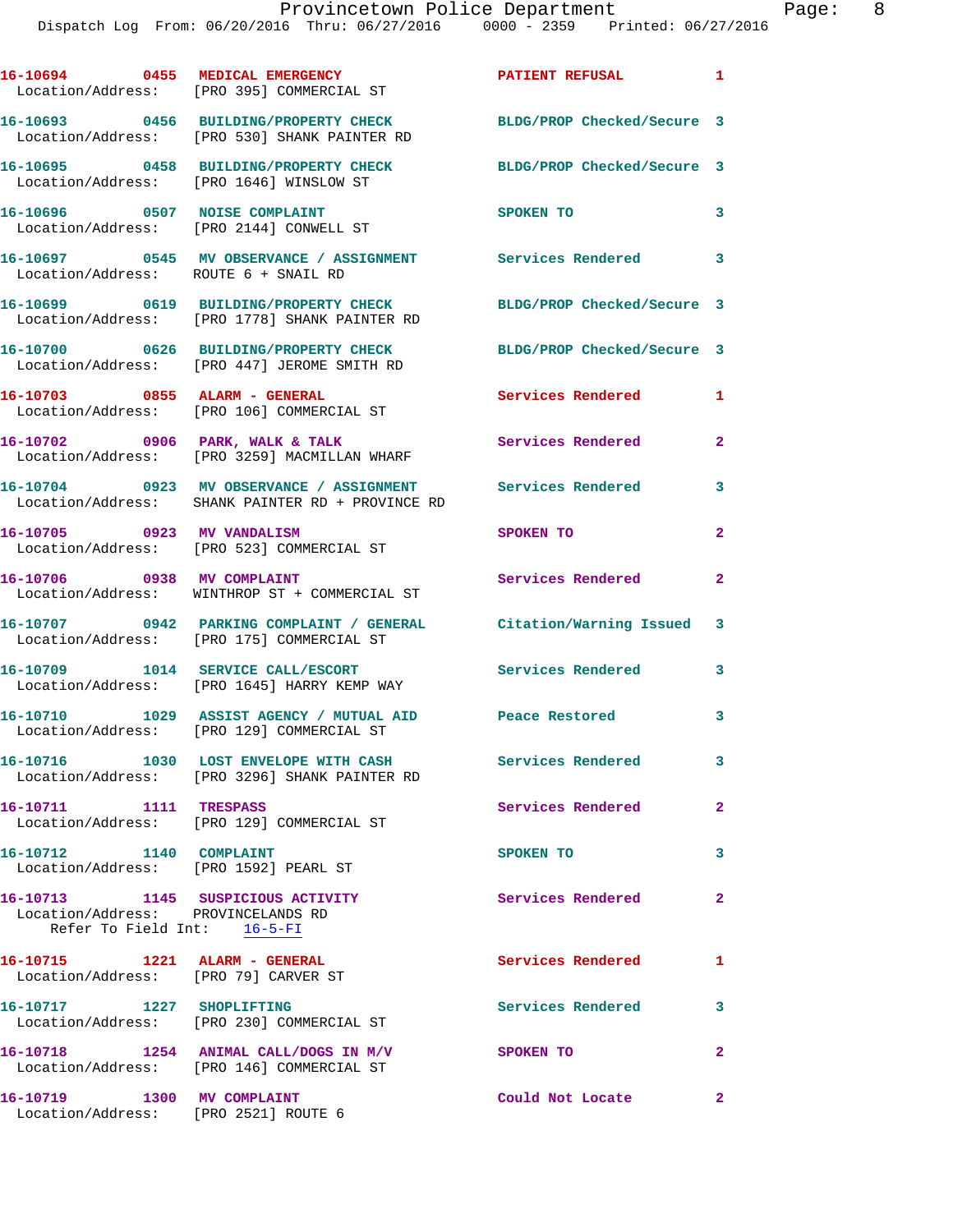|                                      | Dispatch Log From: 06/20/2016 Thru: 06/27/2016 0000 - 2359 Printed: 06/27/2016                                    | Provincetown Police Department The Page: 9                                                                                                                                                                                    |              |    |  |
|--------------------------------------|-------------------------------------------------------------------------------------------------------------------|-------------------------------------------------------------------------------------------------------------------------------------------------------------------------------------------------------------------------------|--------------|----|--|
|                                      | 16-10720 1341 ANIMAL CALL/RACCOON SPOKEN TO<br>Location/Address: [PRO 2637] COMMERCIAL ST                         |                                                                                                                                                                                                                               | $\mathbf{2}$ |    |  |
|                                      | 16-10721 1358 MV COMPLAINT/IDLING Services Rendered 2<br>Location/Address: [PRO 94] BRADFORD ST                   |                                                                                                                                                                                                                               |              |    |  |
|                                      | 16-10723 1408 BY-LAW VIOLATION<br>Location/Address: [PRO 2605] COMMERCIAL ST                                      | SPOKEN TO THE STATE OF THE STATE OF THE STATE OF THE STATE OF THE STATE OF THE STATE OF THE STATE OF THE STATE OF THE STATE OF THE STATE OF THE STATE OF THE STATE OF THE STATE OF THE STATE OF THE STATE OF THE STATE OF THE | $\mathbf{2}$ |    |  |
| Refer To Accident: 16-29-AC          | 16-10724 1456 MV ACCIDENT Services Rendered 1<br>Location/Address: [PRO 3456] RYDER ST EXT                        |                                                                                                                                                                                                                               |              |    |  |
|                                      | 16-10725 1615 HAZARDS/BOAT<br>Location/Address: [PRO 523] COMMERCIAL ST                                           | Services Rendered 2                                                                                                                                                                                                           |              |    |  |
|                                      | 16-10726 1616 PARK, WALK & TALK 1999 Services Rendered 2<br>Location/Address: [PRO 105] COMMERCIAL ST             |                                                                                                                                                                                                                               |              |    |  |
|                                      | 16-10727 1706 BUILDING/PROPERTY CHECK BLDG/PROP Checked/Secure 3<br>Location/Address: [PRO 564] BAYBERRY AVE      |                                                                                                                                                                                                                               |              |    |  |
|                                      | 16-10729 1752 BUILDING/PROPERTY CHECK BLDG/PROP Checked/Secure 3<br>Location/Address: [PRO 1778] SHANK PAINTER RD |                                                                                                                                                                                                                               |              |    |  |
|                                      | 16-10730 1803 DISTURBANCE Services Rendered 1<br>Location/Address: [PRO 3086] COURT ST                            |                                                                                                                                                                                                                               |              |    |  |
| Location/Address: [PRO 2479] ROUTE 6 | 16-10731 1813 HAZARDS                                                                                             | Removed Hazard                                                                                                                                                                                                                | $\mathbf{2}$ |    |  |
|                                      | 16-10732 1835 PARKING COMPLAINT / GENERAL Services Rendered 3<br>Location/Address: [PRO 3241] COMMERCIAL ST       |                                                                                                                                                                                                                               |              |    |  |
|                                      | 16-10733 1954 FOLLOW UP<br>Location: [PRO 3431] LOPES SQUARE                                                      | Services Rendered 2                                                                                                                                                                                                           |              |    |  |
| Location/Address: ROUTE 6 + SNAIL RD | 16-10734 2023 MV OBSERVANCE / ASSIGNMENT Services Rendered                                                        |                                                                                                                                                                                                                               | $\mathbf{3}$ |    |  |
|                                      | 16-10735 2029 BURGLAR ALARM<br>Location/Address: [PRO 3207] COMMERCIAL ST                                         | False Alarm                                                                                                                                                                                                                   | 1            |    |  |
| 16-10737 2201 BAR CHECK              | Location/Address: [PRO 3443] COMMERCIAL ST                                                                        | Services Rendered 2                                                                                                                                                                                                           |              |    |  |
|                                      | 16-10738 2229 BUILDING/PROPERTY CHECK BLDG/PROP Checked/Secure 3<br>Location/Address: [PRO 1778] SHANK PAINTER RD |                                                                                                                                                                                                                               |              |    |  |
| 16-10739 2306 ANIMAL CALL            | Location/Address: [PRO 2520] PRINCE ST                                                                            | BY LAW VIOLATION 2                                                                                                                                                                                                            |              |    |  |
|                                      | 16-10740 2359 BUILDING/PROPERTY CHECK BLDG/PROP Checked/Secure 3<br>Location/Address: [PRO 1638] COMMERCIAL ST    |                                                                                                                                                                                                                               |              |    |  |
| For Date: $06/24/2016$ - Friday      |                                                                                                                   |                                                                                                                                                                                                                               |              |    |  |
|                                      | 16-10741 0004 BUILDING/PROPERTY CHECK<br>Location/Address: [PRO 2898] JEROME SMITH RD                             | Services Rendered                                                                                                                                                                                                             | 3            |    |  |
| 16-10742 0009 LOBBY TRAFFIC          | Location/Address: [PRO 542] SHANK PAINTER RD                                                                      | Services Rendered 2                                                                                                                                                                                                           |              | 29 |  |
|                                      | 16-10743 0011 BOAT/HARBORMASTER<br>Location/Address: [PRO 526] RYDER ST EXT                                       | Services Rendered                                                                                                                                                                                                             | 2            |    |  |
|                                      | 16-10744 0017 BUILDING/PROPERTY CHECK BLDG/PROP Checked/Secure 3<br>Location/Address: [PRO 2483] COMMERCIAL ST    |                                                                                                                                                                                                                               |              |    |  |

**16-10745 0022 BUILDING/PROPERTY CHECK Services Rendered 3**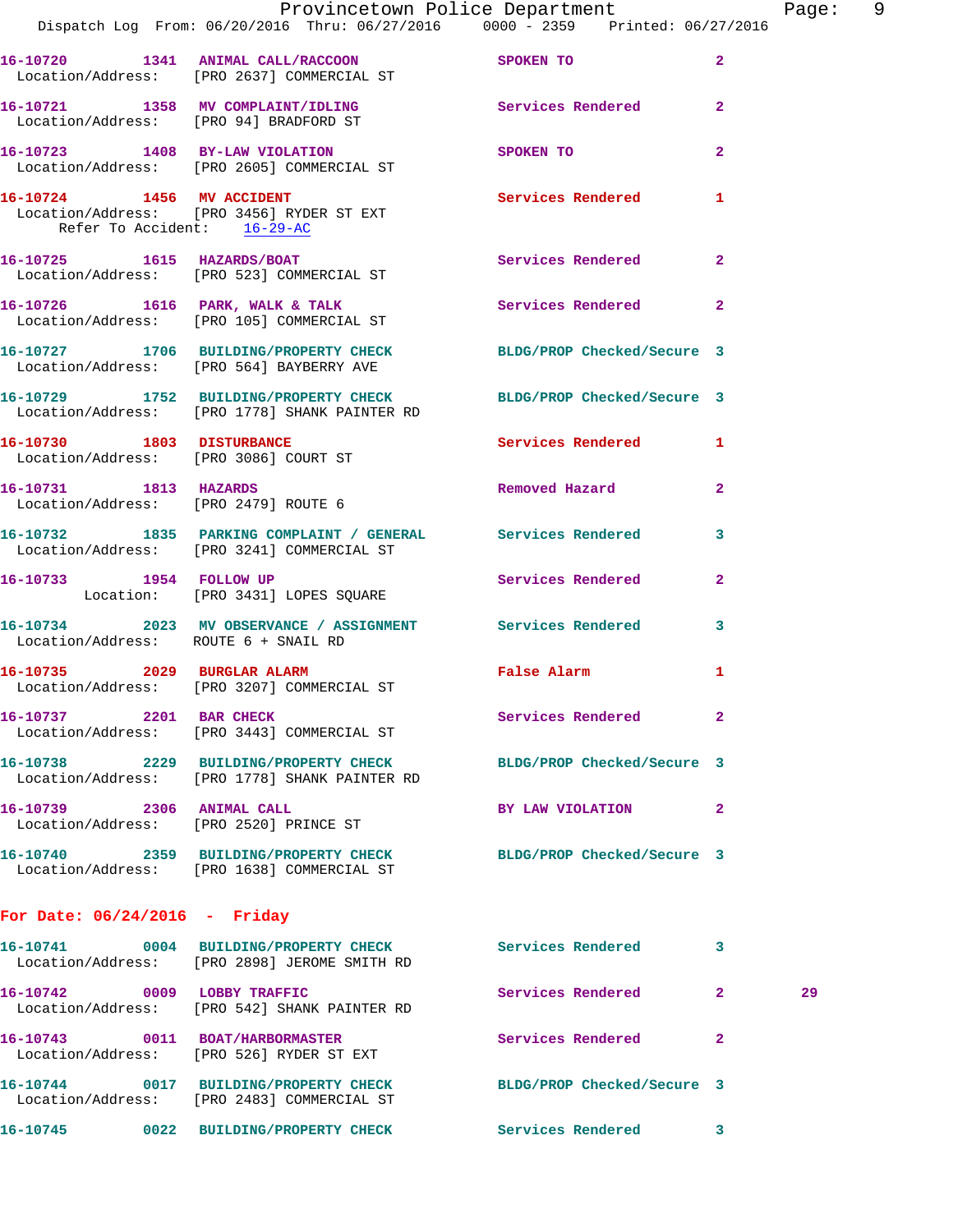|                                      | Dispatch Log From: 06/20/2016 Thru: 06/27/2016 0000 - 2359 Printed: 06/27/2016                                   | Provincetown Police Department |              | Page: 10 |  |
|--------------------------------------|------------------------------------------------------------------------------------------------------------------|--------------------------------|--------------|----------|--|
|                                      | Location/Address: [PRO 3259] MACMILLAN WHARF                                                                     |                                |              |          |  |
|                                      | Location/Address: [PRO 2483] COMMERCIAL ST                                                                       |                                |              |          |  |
|                                      | 16-10747 0050 NOISE COMPLAINT<br>Location/Address: BRADFORD ST + COTTAGE ST                                      | SPOKEN TO                      | 3            |          |  |
|                                      | 16-10748 0106 BUILDING/PROPERTY CHECK BLDG/PROP Checked/Secure 3<br>Location/Address: [PRO 182] COMMERCIAL ST    |                                |              |          |  |
|                                      | 16-10749 0111 MV STOP<br>Location: [PRO 3431] LOPES SQUARE                                                       | <b>VERBAL WARNING</b>          | 3            |          |  |
|                                      | 16-10750 0115 NOISE COMPLAINT<br>Location/Address: WEST VINE ST + COMMERCIAL ST                                  | Services Rendered 3            |              |          |  |
|                                      | 16-10751 0132 BUILDING/PROPERTY CHECK Services Rendered<br>Location/Address: [PRO 564] BAYBERRY AVE              |                                | 3            |          |  |
| Location/Address: [PRO 2513] ROUTE 6 | 16-10752 0148 MV OBSERVANCE / ASSIGNMENT Services Rendered                                                       |                                | 3            |          |  |
|                                      | 16-10753 0225 FIRE, OTHER<br>Location/Address: [PRO 1805] COMMERCIAL ST                                          | Extinguished                   | $\mathbf{1}$ |          |  |
|                                      | 16-10754 0311 ASSIST CITIZEN<br>Location/Address: [PRO 63] BRADFORD ST EXT                                       | Services Rendered 3            |              |          |  |
|                                      | 16-10755 0518 BUILDING/PROPERTY CHECK BLDG/PROP Checked/Secure 3<br>Location/Address: [PRO 530] SHANK PAINTER RD |                                |              |          |  |
|                                      | 16-10756 0528 BUILDING/PROPERTY CHECK BLDG/PROP Checked/Secure 3<br>Location/Address: [PRO 433] RYDER ST EXT     |                                |              |          |  |
|                                      | 16-10757 0543 BUILDING/PROPERTY CHECK BLDG/PROP Checked/Secure 3<br>Location/Address: [PRO 1780] JOHNSON ST      |                                |              |          |  |
|                                      | 16-10759 0724 BUILDING/PROPERTY CHECK Services Rendered 3<br>Location/Address: [PRO 2483] COMMERCIAL ST          |                                |              |          |  |
|                                      | 16-10760 0745 BUILDING/PROPERTY CHECK Services Rendered 3<br>Location/Address: [PRO 3259] MACMILLAN WHARF        |                                |              |          |  |
| Location/Address: [PRO 3440] ROUTE 6 | 16-10761 0749 MV OBSERVANCE / ASSIGNMENT VERBAL WARNING                                                          |                                | 3            |          |  |
| 16-10762 0759 MV STOP                | Location/Address: [PRO 395] COMMERCIAL ST                                                                        | <b>VERBAL WARNING</b>          | 3            |          |  |
|                                      | 16-10763 0840 BUILDING/PROPERTY CHECK Services Rendered<br>Location/Address: [PRO 2977] COMMERCIAL ST            |                                | 3            |          |  |
|                                      | 16-10764 0851 LOST DEBIT CARD<br>Location/Address: [PRO 542] SHANK PAINTER RD                                    | <b>Services Rendered</b>       | 3            |          |  |
| 16-10765 0854 HAZARDS                | Location/Address: [PRO 2521] ROUTE 6                                                                             | Services Rendered              | $\mathbf{2}$ |          |  |
| 16-10766 0859 COMPLAINT              | Location/Address: [PRO 223] COMMERCIAL ST<br>Refer To Arrest: 16-132-AR                                          | Arrest(s) Made                 | 3            |          |  |
|                                      | 16-10767 0946 ANIMAL CALL/LOOSE DOG SPOKEN TO<br>Location/Address: [PRO 3136] RACE POINT RD                      |                                | $\mathbf{2}$ |          |  |
| 16-10768 1029 MV STOP                | Location/Address: BRADFORD ST + NICKERSON ST                                                                     | <b>VERBAL WARNING</b>          | 3            |          |  |
|                                      | 16-10769 1043 MEDICAL EMERGENCY/EVAL Services Rendered 1<br>Location/Address: [PRO 542] SHANK PAINTER RD         |                                |              |          |  |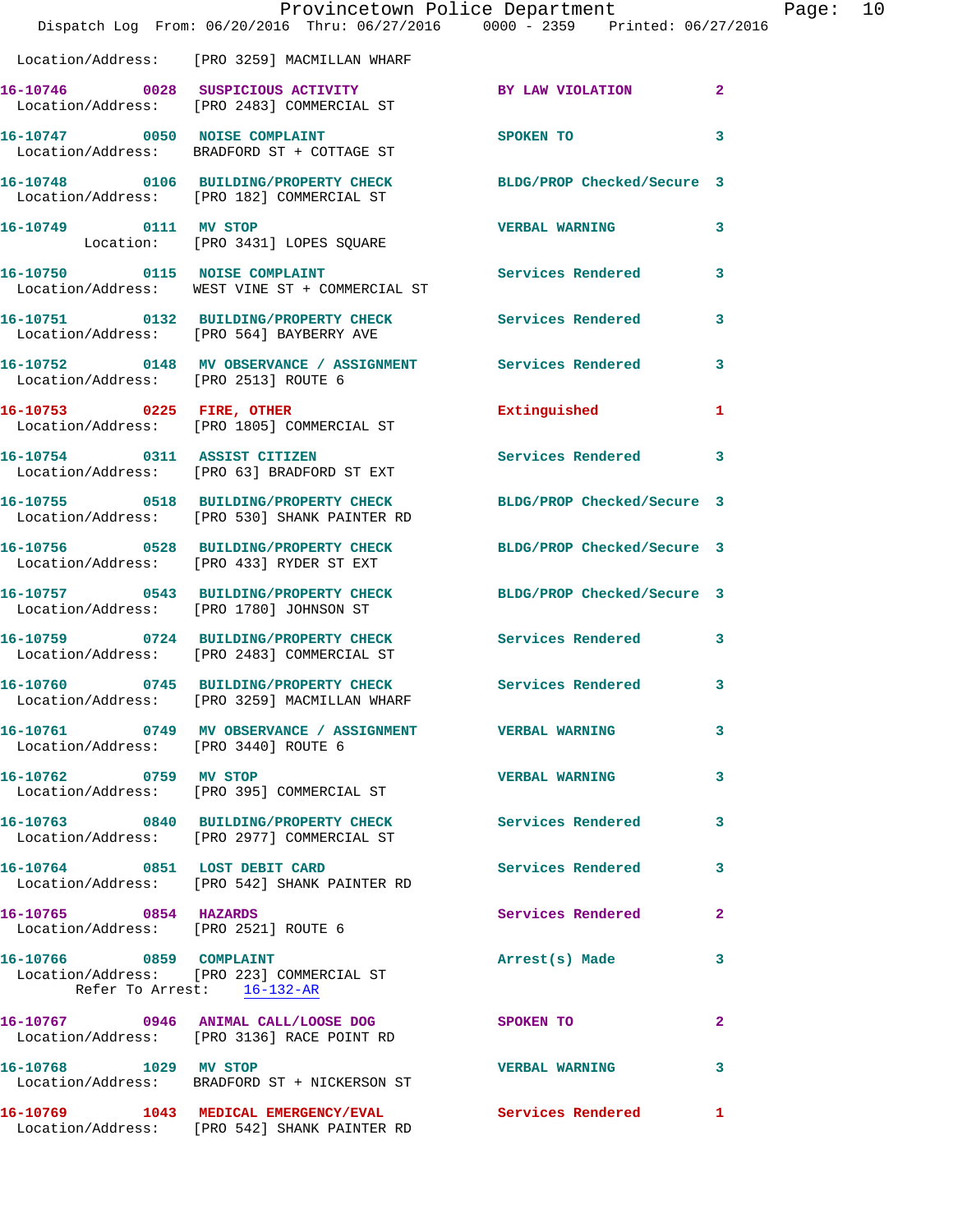|                                                                     | Provincetown Police Department<br>Dispatch Log From: 06/20/2016 Thru: 06/27/2016 0000 - 2359 Printed: 06/27/2016 |                            |                         |
|---------------------------------------------------------------------|------------------------------------------------------------------------------------------------------------------|----------------------------|-------------------------|
| Refer To Arrest: 16-132-AR                                          |                                                                                                                  |                            |                         |
|                                                                     |                                                                                                                  |                            |                         |
|                                                                     | 16-10770 1107 SERVICE CALL<br>Location/Address: [PRO 442] HARRY KEMP WAY                                         | Services Rendered          | 3                       |
| 16-10771 1127 TOUR BUS BLOCKING<br>Location/Address: COMMERCIAL ST  |                                                                                                                  | SPOKEN TO                  | $\overline{\mathbf{2}}$ |
| 16-10772 1142 MV COMPLAINT                                          | Location/Address: [PRO 2110] TREMONT ST                                                                          | SPOKEN TO                  | $\mathbf{2}$            |
| Location/Address: COMMERCIAL ST                                     | 16-10774 1200 PARK, WALK & TALK                                                                                  | Services Rendered          | $\overline{a}$          |
|                                                                     | 16-10773 1210 AIRCRAFT<br>Location/Address: [PRO 516] RACE POINT RD                                              | No Action Required         | $\mathbf{2}$            |
| 16-10775 1253 ALARM - GENERAL<br>Location/Address: [PRO 2] ALDEN ST |                                                                                                                  | <b>Services Rendered</b>   | 1                       |
|                                                                     | 16-10776 1333 MV OBSERVANCE / ASSIGNMENT Services Rendered<br>Location/Address: RACE POINT RD + NELSON AVE       |                            | 3                       |
| 16-10777 1337 THREATS                                               | Location/Address: [PRO 208] COMMERCIAL ST                                                                        | SPOKEN TO                  | $\overline{\mathbf{2}}$ |
| 16-10778 1340 MV STOP<br>Location/Address: FRANKLIN ST              |                                                                                                                  | Citation/Warning Issued    | 3                       |
|                                                                     | 16-10779 1419 PARKING COMPLAINT / GENERAL Citation/Warning Issued<br>Location/Address: [PRO 2586] FRITZ'S WAY    |                            | 3                       |
|                                                                     | 16-10780 1430 MEDICAL EMERGENCY<br>Location/Address: [PRO 1892] SHANK PAINTER RD                                 | Transported to Hospital    | 1                       |
|                                                                     | 16-10781 1446 PARKING COMPLAINT / GENERAL Services Rendered<br>Location/Address: [PRO 667] COMMERCIAL ST         |                            | 3                       |
|                                                                     | 16-10782 1536 FOUND I-PHONE BLACK<br>Location: [PRO 3431] LOPES SQUARE                                           | Services Rendered          | 3                       |
|                                                                     | 16-10783 1551 INFO SERVICES - LOBBY<br>Location/Address: [PRO 542] SHANK PAINTER RD                              | Services Rendered          | 2                       |
| 16-10784 1555 MV STOP                                               | Location/Address: [PRO 105] COMMERCIAL ST                                                                        | <b>VERBAL WARNING</b>      | 3                       |
|                                                                     | 16-10785 1605 BUILDING/PROPERTY CHECK Services Rendered<br>Location/Address: [PRO 2483] COMMERCIAL ST            |                            | 3                       |
|                                                                     | 16-10786              1605    PARK,  WALK  &  TALK<br>Location/Address: [PRO 105] COMMERCIAL ST                  | Services Rendered          | 2                       |
| Location/Address: COMMERCIAL ST                                     | 16-10787 1622 PARK, WALK & TALK                                                                                  | Services Rendered          | $\overline{\mathbf{2}}$ |
| 16-10792 1625 PARK, WALK & TALK<br>Location/Address: RYDER ST       |                                                                                                                  | Services Rendered          | $\mathbf{2}$            |
|                                                                     | 16-10788 1642 ARM LACERATION<br>Location/Address: [PRO 223] COMMERCIAL ST                                        | <b>PATIENT REFUSAL</b>     | 1                       |
|                                                                     | 16-10790 1704 BUILDING/PROPERTY CHECK<br>Location/Address: [PRO 526] RYDER ST EXT                                | BLDG/PROP Checked/Secure 3 |                         |
| Location/Address: [PRO 2513] ROUTE 6                                | 16-10794 1724 TURTLE CROSSING                                                                                    | <b>GONE ON ARRIVAL</b>     | 2                       |
| 16-10793 1725 PARK, WALK & TALK                                     |                                                                                                                  | Services Rendered          | $\overline{\mathbf{2}}$ |

Location/Address: [PRO 1638] COMMERCIAL ST

Page: 11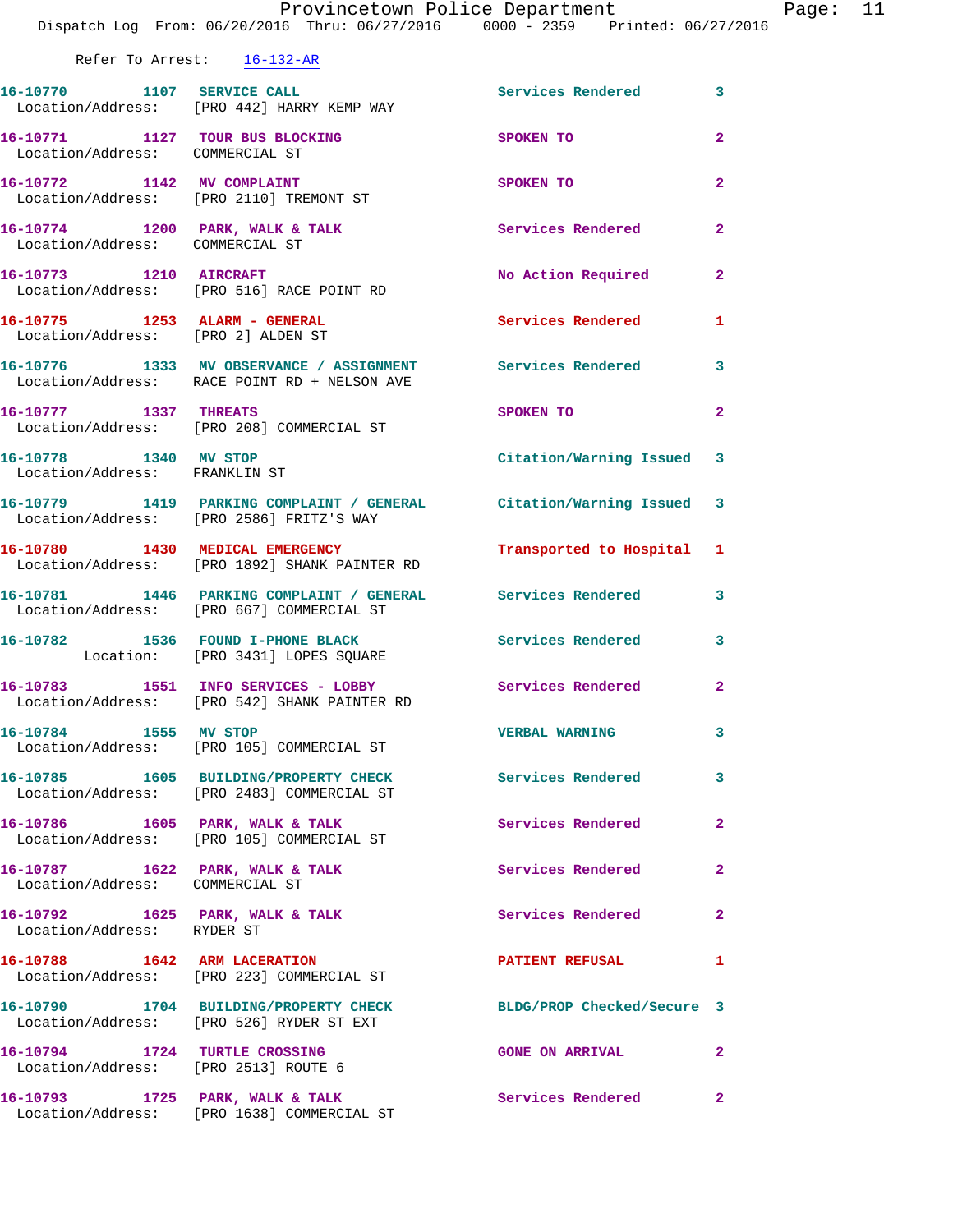|                                                                                           | Dispatch Log From: 06/20/2016 Thru: 06/27/2016 0000 - 2359 Printed: 06/27/2016                                | Provincetown Police Department Page: 12 |                |  |
|-------------------------------------------------------------------------------------------|---------------------------------------------------------------------------------------------------------------|-----------------------------------------|----------------|--|
|                                                                                           | 16-10795 1753 LOST PURPLE EYEGLASSES Services Rendered 3<br>Location/Address: [PRO 542] SHANK PAINTER RD      |                                         |                |  |
|                                                                                           | 16-10796 1755 FOUND CELLPHONE<br>Location/Address: [PRO 105] COMMERCIAL ST                                    | Services Rendered 3                     |                |  |
|                                                                                           | 16-10797 1756 BUILDING/PROPERTY CHECK BLDG/PROP Checked/Secure 3<br>Location/Address: [PRO 519] RACE POINT RD |                                         |                |  |
| Location/Address: [PRO 2521] ROUTE 6                                                      | 16-10798 1803 MV OBSERVANCE / ASSIGNMENT Services Rendered 3                                                  |                                         |                |  |
| Refer To Arrest: 16-132-AR                                                                | 16-10799 1835 ESCORT/TRANSPORT<br>Location/Address: [PRO 542] SHANK PAINTER RD                                | Services Rendered                       | $\mathbf{3}$   |  |
|                                                                                           | 16-10800 1845 BAR CHECK<br>Location/Address: [PRO 146] COMMERCIAL ST                                          | Services Rendered                       | $\mathbf{2}$   |  |
|                                                                                           | 16-10801 1923 FOUND CASIO CAMERA<br>Location/Address: [PRO 105] COMMERCIAL ST                                 | Services Rendered 3                     |                |  |
|                                                                                           | 16-10805 2013 NOISE COMPLAINT<br>Location/Address: [PRO 1482] MECHANIC ST                                     | Services Rendered 3                     |                |  |
|                                                                                           | 16-10807 2054 ATM CARD SKIMMED<br>Location/Address: [PRO 43] BRADFORD ST                                      | Services Rendered                       | $\overline{2}$ |  |
|                                                                                           | 16-10808 2123 FOUND BLACK IPHONE<br>Location: [PRO 3431] LOPES SQUARE                                         | Services Rendered                       | 3              |  |
|                                                                                           | 16-10809 2134 SERVE WARRANT<br>Location/Address: [PRO 2315] CONWELL ST                                        | Services Rendered 3                     |                |  |
| Refer To Arrest: 16-136-AR                                                                | 16-10811 2208 DISORDERLY<br>Location/Address: [PRO 105] COMMERCIAL ST<br>Refer To P/C: 16-135-AR              | Arrest(s) Made                          | $\mathbf{2}$   |  |
| 16-10813 2303 NOISE COMPLAINT<br>Location/Address: COMMERCIAL ST                          |                                                                                                               | SPOKEN TO                               | 3              |  |
| 16-10814 2327 SERVE WARRANT<br>Location/Address: CONWELL ST<br>Refer To Arrest: 16-137-AR |                                                                                                               | Arrest(s) Made                          | 3              |  |

## **For Date: 06/25/2016 - Saturday**

| 16-10817 0000                                                 | LOBBY TRAFFIC<br>Location/Address: [PRO 542] SHANK PAINTER RD                                                                                                               | Services Rendered          | $\overline{2}$ | 41 |
|---------------------------------------------------------------|-----------------------------------------------------------------------------------------------------------------------------------------------------------------------------|----------------------------|----------------|----|
|                                                               | Location/Address: [PRO 542] SHANK PAINTER RD                                                                                                                                | <b>PATIENT REFUSAL</b>     | 1              |    |
| 16-10820 0137 COMPLAINT                                       | Location/Address: [PRO 146] COMMERCIAL ST                                                                                                                                   | Services Rendered          | 3              |    |
|                                                               | 16-10821      0402   TRANSPORT TO B.H.O.C.          Taken/Referred to Other   3<br>Location: [PRO 3438] BARNSTABLE COUNTY HOUSE OF CORRECTION<br>Refer To Arrest: 16-137-AR |                            |                |    |
| 16-10822 0500 MV COMPLAINT<br>Location/Address: RACE POINT RD |                                                                                                                                                                             | SPOKEN TO                  | $\overline{2}$ |    |
| 16-10824 0618 LOST IPHONE                                     | Location/Address: [PRO 2543] MACMILLAN WHARF                                                                                                                                | Services Rendered          | 3              |    |
|                                                               | 16-10825      0826  BUILDING/PROPERTY_CHECK<br>Location/Address: [PRO 3287] ROUTE 6                                                                                         | BLDG/PROP Checked/Secure 3 |                |    |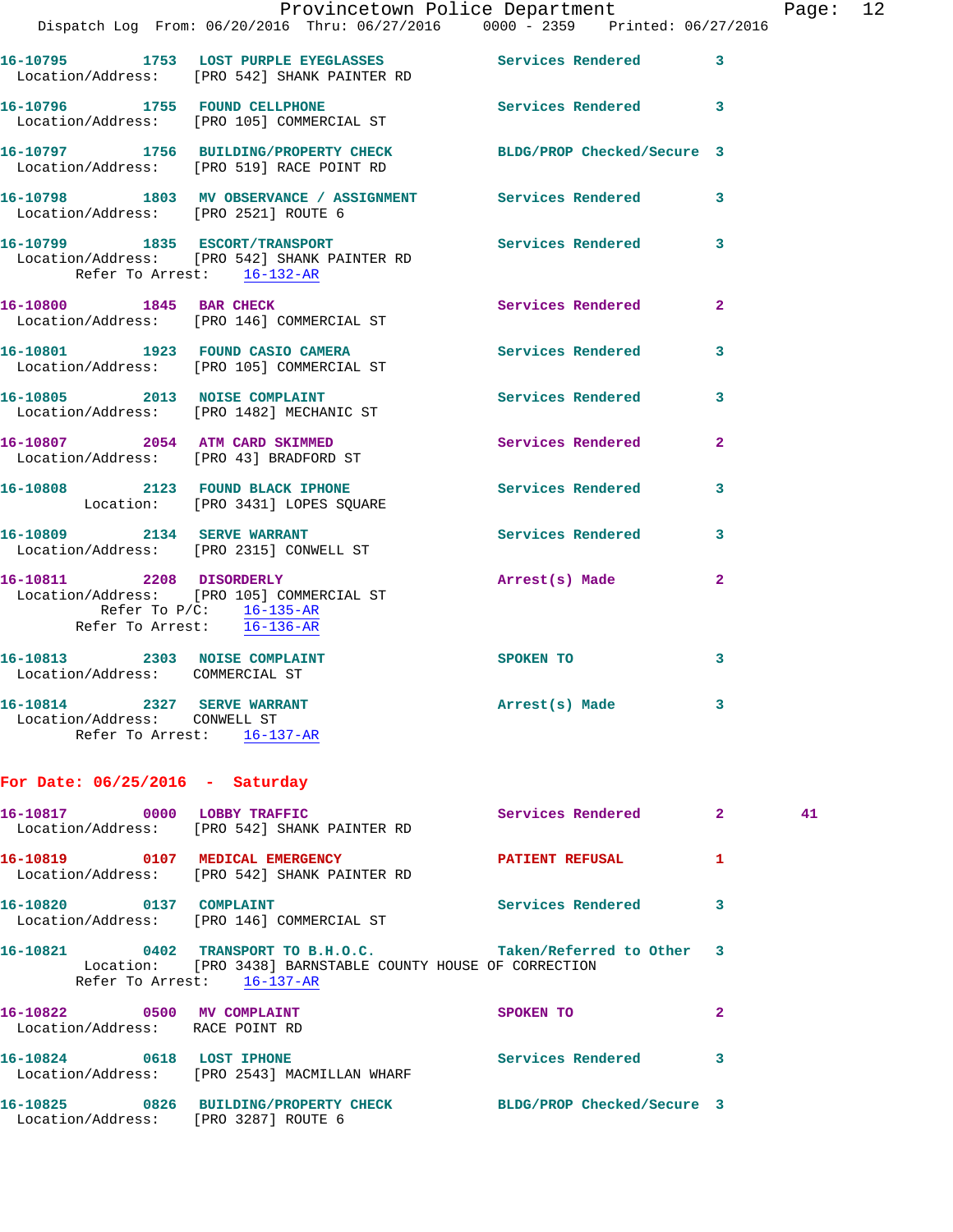|                                                                | Provincetown Police Department<br>Dispatch Log From: 06/20/2016 Thru: 06/27/2016 0000 - 2359 Printed: 06/27/2016 |                            |                |
|----------------------------------------------------------------|------------------------------------------------------------------------------------------------------------------|----------------------------|----------------|
|                                                                |                                                                                                                  |                            |                |
|                                                                | 16-10826 0837 BUILDING/PROPERTY CHECK<br>Location/Address: [PRO 2206] COMMERCIAL ST                              | <b>Services Rendered</b>   | 3              |
|                                                                | 16-10827 0852 ANIMAL CALL/PET PANTRY<br>Location/Address: [PRO 3296] SHANK PAINTER RD                            | Services Rendered          | $\overline{a}$ |
| Location/Address: [PRO 3440] ROUTE 6                           | 16-10828 0918 MV OBSERVANCE / ASSIGNMENT                                                                         | <b>Services Rendered</b>   | 3              |
|                                                                | 16-10829 0941 BUILDING/PROPERTY CHECK<br>Location/Address: [PRO 3317] CEMETERY RD                                | BLDG/PROP Checked/Secure 3 |                |
|                                                                | 16-10830 0942 BUILDING/PROPERTY CHECK<br>Location/Address: [PRO 3318] CEMETERY RD                                | BLDG/PROP Checked/Secure 3 |                |
|                                                                | 16-10831 1024 BUILDING/PROPERTY CHECK<br>Location/Address: [PRO 3430] COMMERCIAL ST                              | <b>Services Rendered</b>   | 3              |
| Location/Address: NELSON AVE                                   | 16-10832 1045 BUILDING/PROPERTY CHECK Services Rendered                                                          |                            | 3              |
|                                                                | 16-10833 1050 MEDICAL EMERGENCY/WITHDRAWAL<br>Location/Address: [PRO 440] HARRY KEMP WAY                         | Transported to Hospital    | 1              |
|                                                                | 16-10834 1052 LOST MAN'S WEDDING RING<br>Location/Address: [PRO 1952] COMMERCIAL ST                              | Services Rendered          | 3              |
|                                                                | 16-10835 1101 MV DISABLED<br>Location: [PRO 3431] LOPES SQUARE                                                   | Services Rendered          | $\mathbf{2}$   |
|                                                                | 16-10836 1110 MEDICAL EMERGENCY/ALLERGIC Transported to Hospital<br>Location/Address: [PRO 433] RYDER ST EXT     |                            | 1              |
| Location/Address: SHANK PAINTER RD                             | 16-10837 1129 MV OBSERVANCE / ASSIGNMENT Services Rendered                                                       |                            | 3              |
| Location/Address: [PRO 571] ALDEN ST                           | 16-10838 1201 BUILDING/PROPERTY CHECK                                                                            | BLDG/PROP Checked/Secure 3 |                |
|                                                                | 16-10839 1215 MEDICAL EMERGENCY/LACERATION Services Rendered<br>Location/Address: [PRO 3259] MACMILLAN WHARF     |                            | $\mathbf{1}$   |
| 16-10840 1220 MEDICAL EMERGENCY<br>Refer To Accident: 16-30-AC | Location/Address: [PRO 799] COMMERCIAL ST                                                                        | Services Rendered          |                |
|                                                                | 16-10842 1300 MEDICAL EMERGENCY/STROKE Transported to Hospital 1<br>Location/Address: [PRO 525] COMMERCIAL ST    |                            |                |
|                                                                | 16-10844 1314 PARK, WALK & TALK<br>Location/Address: [PRO 105] COMMERCIAL ST                                     | Services Rendered          | $\mathbf{2}$   |
|                                                                | 16-10846 1326 FOLLOW UP/RABIES CERTIFICATE SPOKEN TO<br>Location/Address: [PRO 1111] STANDISH AVE                |                            | $\overline{2}$ |
|                                                                | 16-10848 1401 AIRCRAFT/LANDING GEAR<br>Location/Address: [PRO 516] RACE POINT RD                                 | <b>Services Rendered</b>   | $\mathbf{2}$   |
| 16-10849 1437 PARADE                                           | Location: [PRO 3431] LOPES SQUARE                                                                                | Services Rendered          | $\overline{a}$ |
| 16-10851 1443 MV COMPLAINT                                     | Location/Address: [PRO 350] COMMERCIAL ST                                                                        | Services Rendered          | $\mathbf{2}$   |
| 16-10852 1443 FIRE, OTHER<br>Location/Address: BRADFORD ST     |                                                                                                                  | <b>No Action Required</b>  | 1              |
| 16-10853 1526 TRIP AND FALL                                    | Location/Address: BRADFORD ST + COMMERCIAL ST                                                                    | <b>PATIENT REFUSAL</b>     | 3              |

**16-10854 1536 MINOR MVA Services Rendered 1** 

Page: 13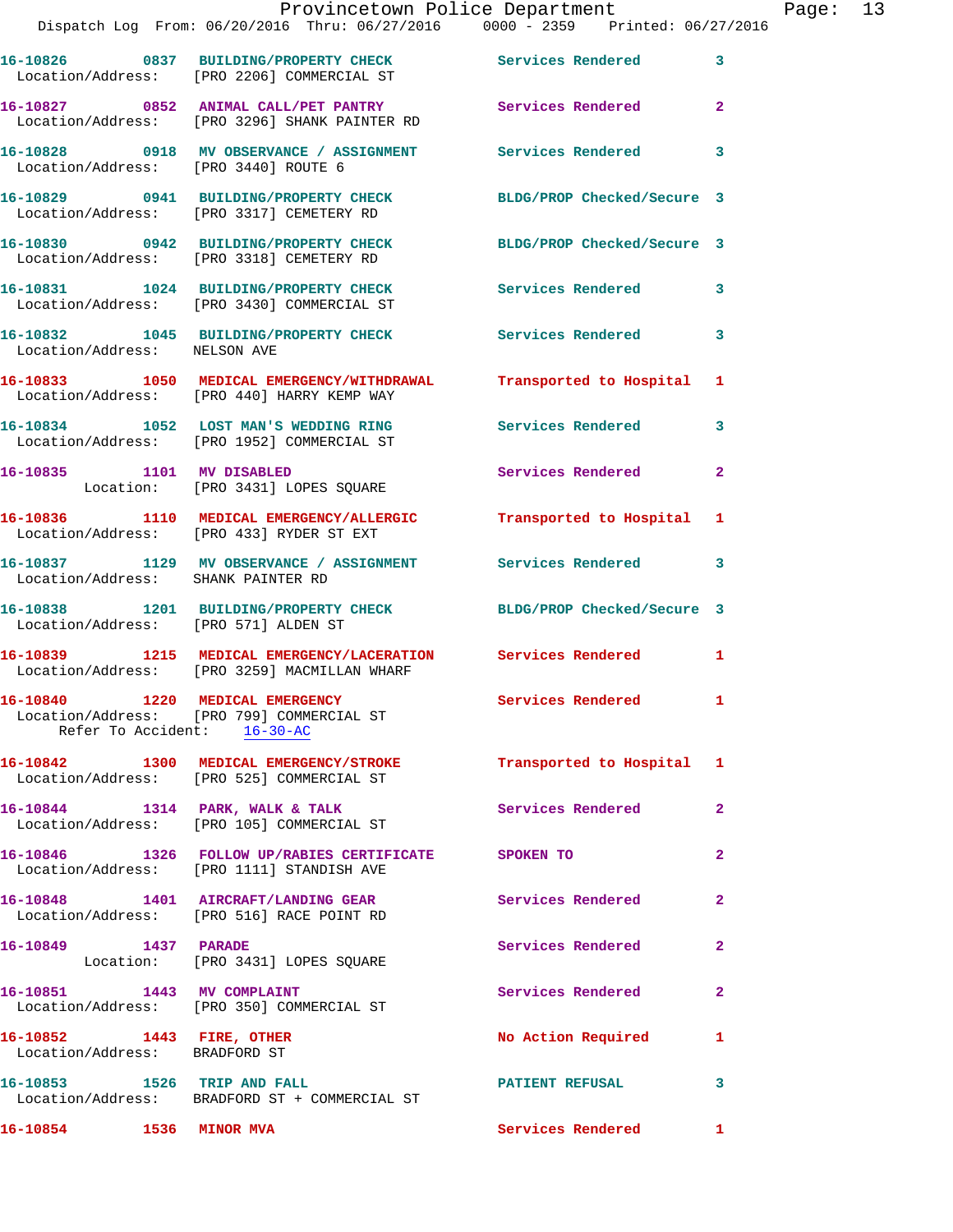|                                        | Dispatch Log From: 06/20/2016 Thru: 06/27/2016 0000 - 2359 Printed: 06/27/2016                               | Provincetown Police Department                                                                                                                                                                                                 |              | Page: 14 |  |
|----------------------------------------|--------------------------------------------------------------------------------------------------------------|--------------------------------------------------------------------------------------------------------------------------------------------------------------------------------------------------------------------------------|--------------|----------|--|
|                                        | Location/Address: [PRO 3430] COMMERCIAL ST                                                                   |                                                                                                                                                                                                                                |              |          |  |
| 16-10856 1617 COMPLAINT                | Location/Address: [PRO 3137] RACE POINT RD                                                                   | Services Rendered 3                                                                                                                                                                                                            |              |          |  |
| Location/Address: COMMERCIAL ST        | 16-10857 1633 911 HANG-UP CALL SPOKEN TO                                                                     |                                                                                                                                                                                                                                | $\mathbf{1}$ |          |  |
|                                        | 16-10858 1647 FOUND BLACK SAMSUNG PHONE Services Rendered 3<br>Location/Address: [PRO 105] COMMERCIAL ST     |                                                                                                                                                                                                                                |              | 1        |  |
|                                        | 16-10859 1650 LOST WALLET<br>Location/Address: [PRO 105] COMMERCIAL ST                                       | Services Rendered 3                                                                                                                                                                                                            |              |          |  |
| 16-10860 1652 TRAFFIC CONTROL          | Location/Address: RYDER ST EXT + COMMERCIAL ST                                                               | Services Rendered 3                                                                                                                                                                                                            |              |          |  |
|                                        | 16-10861 1740 REFUSING TO PAY<br>Location/Address: [PRO 526] RYDER ST EXT                                    | Services Rendered 3                                                                                                                                                                                                            |              |          |  |
|                                        | 16-10862 1821 BURGLAR ALARM<br>Location/Address: [PRO 1345] COMMERCIAL ST                                    | <b>False Alarm</b>                                                                                                                                                                                                             | 1            |          |  |
|                                        | 16-10864 1920 BUILDING/PROPERTY CHECK BLDG/PROP Checked/Secure 3<br>Location/Address: [PRO 564] BAYBERRY AVE |                                                                                                                                                                                                                                |              |          |  |
|                                        | 16-10865 1937 MINOR MVA<br>Location/Address: [PRO 2672] COMMERCIAL ST                                        | Services Rendered 1                                                                                                                                                                                                            |              |          |  |
|                                        | 16-10866 1938 FOLLOW UP<br>Location/Address: [PRO 542] SHANK PAINTER RD                                      | FOLLOW UP THE TRANSPORTED TO A THE TRANSPORTED TO A THE TRANSPORTED TO A THE TRANSPORTED TO A THE TRANSPORTED THAT A THE TRANSPORTED THAT A THE TRANSPORTED THAT A THE TRANSPORTED THAT A THE TRANSPORTED THAT A THE TRANSPORT | $\mathbf{2}$ |          |  |
| 16-10867 1944 911 CALL                 | Location/Address: [PRO 357] COMMERCIAL ST                                                                    | Services Rendered                                                                                                                                                                                                              | 1            |          |  |
|                                        | 16-10868 2011 EYE INJURY/TRANSPORT Transported to Hospital 1<br>Location/Address: [PRO 2561] CENTER ST       |                                                                                                                                                                                                                                |              |          |  |
|                                        | 16-10869 2011 DISTURBANCE<br>Location/Address: [PRO 1953] COMMERCIAL ST                                      | Services Rendered 1                                                                                                                                                                                                            |              |          |  |
| 16-10871 2039 DISTURBANCE              | Location/Address: [PRO 3259] MACMILLAN WHARF                                                                 | Services Rendered 1                                                                                                                                                                                                            |              |          |  |
| 16-10872 2051 USCG TOW/OUI             | Location/Address: [PRO 3259] MACMILLAN WHARF<br>Refer To Arrest: 16-139-AR                                   | Arrest(s) Made                                                                                                                                                                                                                 | 2            |          |  |
|                                        | 16-10873 2120 PARTIES LOST/NPS<br>Location/Address: [PRO 3165] RACE POINT RD                                 | Taken/Referred to Other 3                                                                                                                                                                                                      |              |          |  |
|                                        | 16-10874 2224 LOST IPHONE 6S<br>Location/Address: [PRO 105] COMMERCIAL ST                                    | Services Rendered                                                                                                                                                                                                              | 3            |          |  |
| 16-10875 2232 THREATS                  | Location/Address: [PRO 80] CARVER ST                                                                         | Services Rendered                                                                                                                                                                                                              | $\mathbf{2}$ |          |  |
| Location/Address: [PRO 50] BRADFORD ST | 16-10876 2307 NOISE COMPLAINT/PARTY                                                                          | <b>VERBAL WARNING</b>                                                                                                                                                                                                          | $\mathbf{3}$ | 1        |  |
|                                        | 16-10877 2315 NOISE COMPLAINT<br>Location/Address: RYDER ST EXT + COMMERCIAL ST                              | Unfounded                                                                                                                                                                                                                      | 3            |          |  |
|                                        | 16-10878 2331 SUSPICIOUS ACTIVITY<br>Location/Address: HANCOCK ST + BRADFORD ST                              | Unfounded                                                                                                                                                                                                                      | $\mathbf{2}$ |          |  |
| Location/Address: COMMERCIAL ST        | 16-10879 2344 PARK, WALK & TALK                                                                              | Services Rendered 2                                                                                                                                                                                                            |              |          |  |

**For Date: 06/26/2016 - Sunday**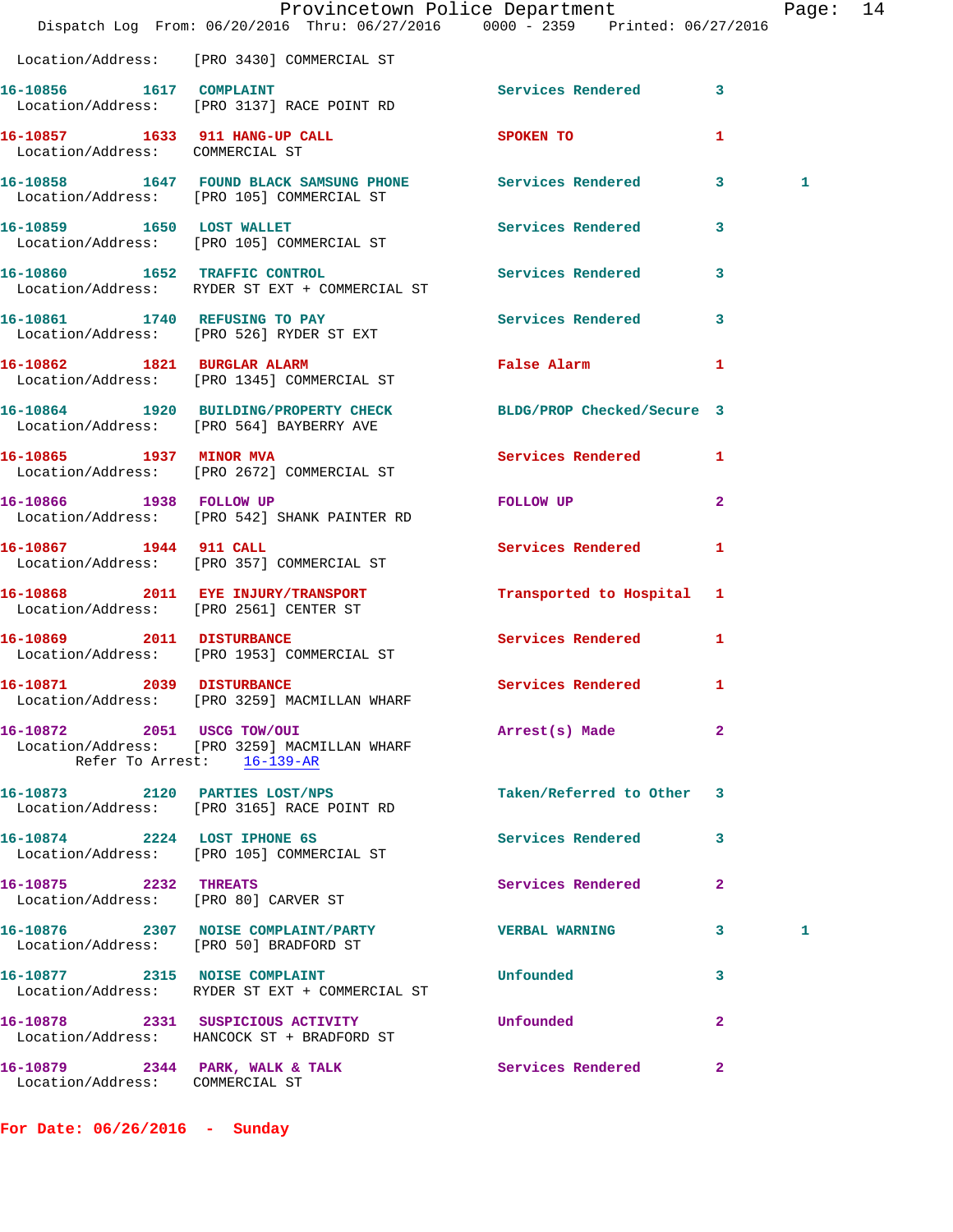16-10880 0001 LOBBY TRAFFIC Services Rendered 2 31 Location/Address: [PRO 542] SHANK PAINTER RD **16-10882 0027 BUILDING/PROPERTY CHECK Services Rendered 3**  Location/Address: [PRO 433] RYDER ST EXT **16-10884 0040 NOISE COMPLAINT/PARTY Unfounded 3**  Location/Address: PEARL ST + BRADFORD ST **16-10886 0101 FOUND EPIPEN/CASE Services Rendered 3**  Location/Address: [PRO 2520] PRINCE ST **16-10889 0132 BUILDING/PROPERTY CHECK BLDG/PROP Checked/Secure 3**  Location/Address: [PRO 2539] RYDER ST EXT **16-10890 0142 BUILDING/PROPERTY CHECK BLDG/PROP Checked/Secure 3**  Location/Address: [PRO 1638] COMMERCIAL ST **16-10891 0145 BUILDING/PROPERTY CHECK BLDG/PROP Checked/Secure 3**  Location/Address: [PRO 2018] COMMERCIAL ST **16-10892 0154 MV OBSERVANCE / ASSIGNMENT Services Rendered 3**  Location/Address: [PRO 2513] ROUTE 6 **16-10894 0207 NOISE COMPLAINT/PARTY VERBAL WARNING 3**  Location/Address: [PRO 454] WASHINGTON AVE **16-10895 0217 BAR CLEAN-UP Services Rendered 2**  Location/Address: [PRO 3236] COMMERCIAL ST **16-10896 0308 MV STOP VERBAL WARNING 3**  Location/Address: [PRO 2521] ROUTE 6 **16-10897 0318 BUILDING/PROPERTY CHECK BLDG/PROP Checked/Secure 3**  Location/Address: [PRO 526] RYDER ST EXT 16-10898 0342 NOISE COMPLAINT SPOKEN TO 3 Location/Address: [PRO 688] ATLANTIC AVE **16-10899 0449 MEDICAL EMERGENCY Services Rendered 1**  Location/Address: [PRO 542] SHANK PAINTER RD **16-10902 0721 ASSIST CITIZEN/TOW Vehicle Towed 3 1**  Location/Address: [PRO 2206] COMMERCIAL ST **16-10903 1016 MV DISABLED Services Rendered 2**  Location/Address: ROUTE 6 + SNAIL RD **16-10904 1024 MV ACCIDENT 1008 SPOKEN TO 1**  Location/Address: [PRO 80] CARVER ST 16-10905 1113 SEWER BACK UP **Services Rendered** 3 Location/Address: [PRO 565] WEST VINE ST **16-10906 1157 PARADE Services Rendered 2**  Location/Address: [PRO 512] PRINCE ST **16-10907** 1206 DISTURBANCE SPOKEN TO 1 Location/Address: [PRO 338] SHANK PAINTER RD **16-10908 1209 MV VANDALISM Services Rendered 2**  Location/Address: [PRO 503] PEARL ST **16-10909 1302 MEDICAL EMERGENCY Transported to Hospital 1**  Location/Address: [PRO 573] WINSLOW ST **16-10910 1311 ERRATIC DRIVER GONE ON ARRIVAL 2**  Location/Address: [PRO 2479] ROUTE 6 **16-10913 1420 MEDICAL EMERGENCY Services Rendered 1**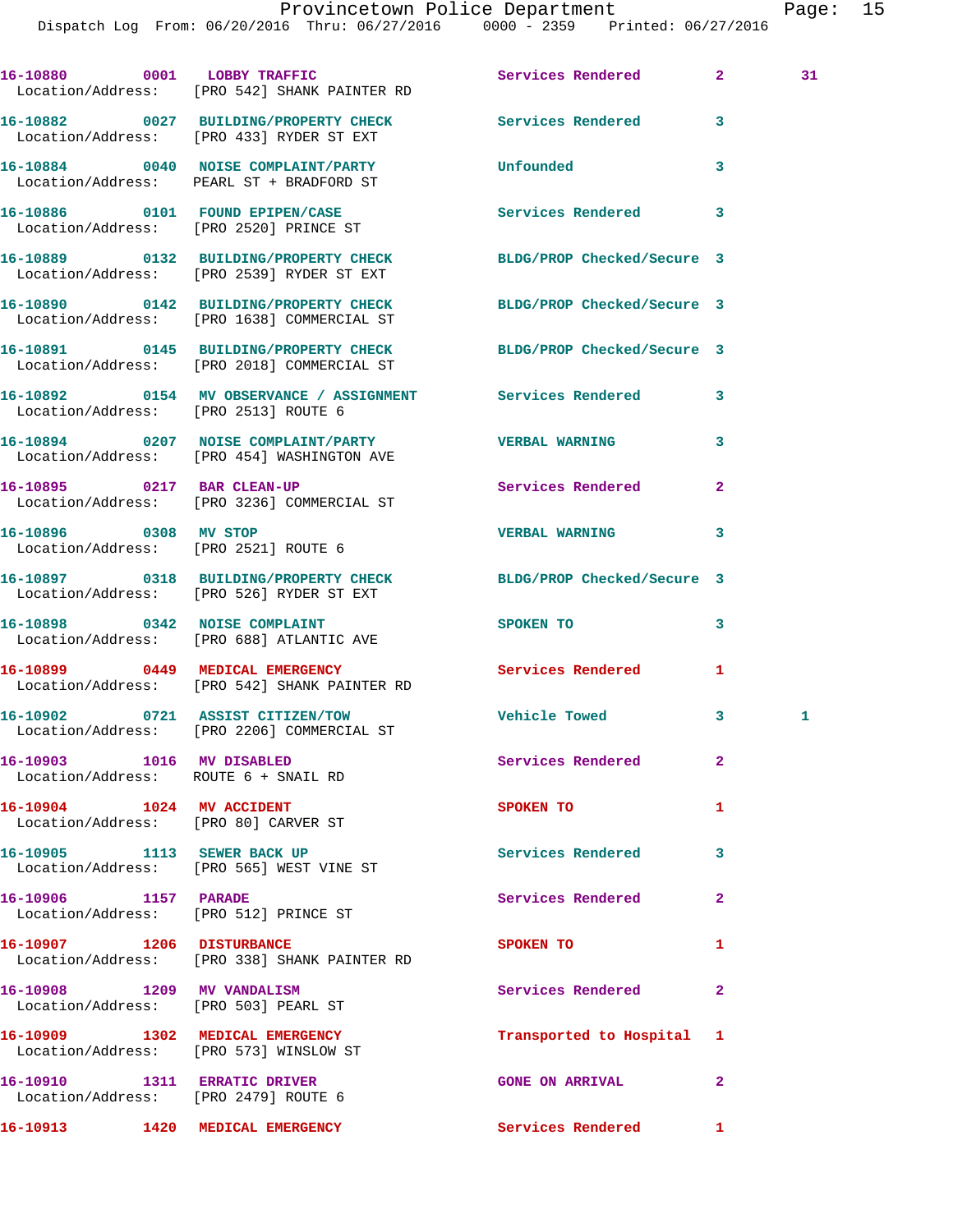|                                        | Dispatch Log From: 06/20/2016 Thru: 06/27/2016 0000 - 2359 Printed: 06/27/2016                                | Provincetown Police Department |              | Page: 16 |  |
|----------------------------------------|---------------------------------------------------------------------------------------------------------------|--------------------------------|--------------|----------|--|
|                                        | Location/Address: [PRO 1638] COMMERCIAL ST                                                                    |                                |              |          |  |
| 16-10914 1450 SEWER CALL               | Location/Address: [PRO 565] WEST VINE ST                                                                      | Taken/Referred to Other 3      |              |          |  |
|                                        | 16-10915 1453 911 CALL/FALL<br>Location/Address: [PRO 3259] MACMILLAN WHARF                                   | Services Rendered 1            |              |          |  |
|                                        | 16-10916 1457 LOST/STOLEN PROPERTY Services Rendered 3<br>Location: [PRO 3431] LOPES SQUARE                   |                                |              |          |  |
|                                        | 16-10917 1539 FOUND JEWELRY<br>Location/Address: [PRO 3259] MACMILLAN WHARF                                   | Services Rendered 3            |              |          |  |
|                                        | 16-10918 1551 BUILDING/PROPERTY CHECK BLDG/PROP Checked/Secure 3<br>Location/Address: [PRO 564] BAYBERRY AVE  |                                |              |          |  |
|                                        | 16-10919 1554 FOUND BRACELET<br>Location/Address: [PRO 3314] COMMERCIAL ST                                    | Services Rendered 3            |              |          |  |
|                                        | 16-10920 1556 FOUND VERIZON CELLPHONE Services Rendered 3<br>Location/Address: RYDER ST EXT + COMMERCIAL ST   |                                |              | 1        |  |
|                                        | 16-10921 1616 BUILDING/PROPERTY CHECK<br>Location/Address: [PRO 2977] COMMERCIAL ST                           | BLDG/PROP Checked/Secure 3     |              |          |  |
| Location/Address: ROUTE 6 + HOWLAND ST | 16-10922 1654 MV OBSERVANCE / ASSIGNMENT Services Rendered                                                    |                                | $\mathbf{3}$ |          |  |
|                                        | 16-10923 1715 MV OPERATIONS COMPLAINT Services Rendered<br>Location/Address: [PRO 526] RYDER ST EXT           |                                | $\mathbf{2}$ |          |  |
| Location/Address: [PRO 3440] ROUTE 6   | 16-10924 1729 MV OBSERVANCE / ASSIGNMENT Services Rendered                                                    |                                | 3            |          |  |
|                                        | 16-10925 1752 FOUND WALLET<br>Location: [PRO 3431] LOPES SQUARE                                               | Services Rendered 3            |              |          |  |
| 16-10926 1818 FOUND WALLET             | Location/Address: [PRO 3259] MACMILLAN WHARF                                                                  | <b>Services Rendered</b>       | $\mathbf{3}$ |          |  |
| 16-10927 1823 ALARM - FIRE             | Location/Address: [PRO 312] COMMERCIAL ST                                                                     | Extinguished 1                 |              |          |  |
|                                        | 16-10928 1903 ESCORT/TRANSPORT<br>Location/Address: [PRO 3430] COMMERCIAL ST                                  | Services Rendered 3            |              |          |  |
|                                        | 16-10929 1916 VERBAL 1-WAY<br>Location/Address: [PRO 2489] BRADFORD ST                                        | <b>VERBAL WARNING</b>          | $\mathbf{3}$ |          |  |
|                                        | 16-10930 1924 MV VS PEDESTRIAN<br>Location/Address: [PRO 197] COMMERCIAL ST                                   | <b>PATIENT REFUSAL</b>         | $\mathbf{1}$ |          |  |
|                                        | 16-10931 1958 LOST FORD CAR KEY<br>Location/Address: [PRO 542] SHANK PAINTER RD                               | Services Rendered              | 3            |          |  |
|                                        | 16-10932 2032 BUILDING/PROPERTY CHECK BLDG/PROP Checked/Secure 3<br>Location/Address: [PRO 175] COMMERCIAL ST |                                |              |          |  |
|                                        | 16-10933 2037 FOUND LG CELLPHONE<br>Location/Address: [PRO 2539] RYDER ST EXT                                 | Services Rendered              | 3            |          |  |
|                                        | 16-10937 2116 SUSPICIOUS ACTIVITY<br>Location/Address: [PRO 3259] MACMILLAN WHARF                             | Services Rendered              | $\mathbf{2}$ |          |  |
|                                        | 16-10938 2125 NOISE COMPLAINT<br>Location/Address: [PRO 2144] CONWELL ST                                      | Services Rendered 3            |              |          |  |
|                                        | 16-10939 2135 DRIVE-OFF/REFUSE TO PAY<br>Location/Address: [PRO 2265] COMMERCIAL ST                           | Services Rendered              | $\mathbf{2}$ |          |  |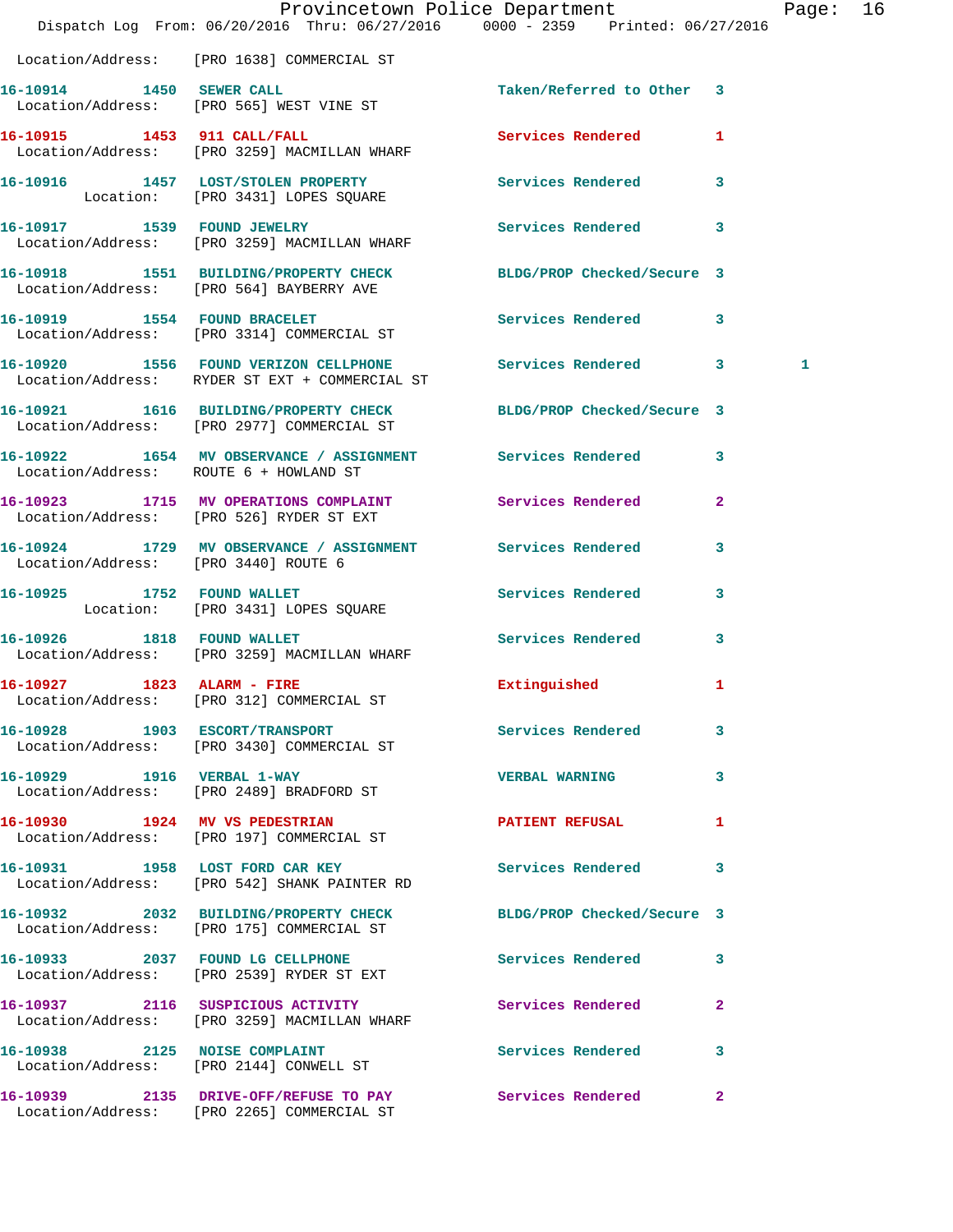|                                      |                                                                                                                  | Provincetown Police Department |              | Page: 17 |  |
|--------------------------------------|------------------------------------------------------------------------------------------------------------------|--------------------------------|--------------|----------|--|
|                                      | Dispatch Log From: 06/20/2016 Thru: 06/27/2016 0000 - 2359 Printed: 06/27/2016                                   |                                |              |          |  |
|                                      | 16-10940 2139 NOISE COMPLAINT<br>Location/Address: [PRO 594] COMMERCIAL ST                                       | Services Rendered 3            |              |          |  |
|                                      | 16-10941 2157 MISSING PERSON Services Rendered 1<br>Location/Address: [PRO 221] COMMERCIAL ST                    |                                |              |          |  |
|                                      | 16-10942 2205 NOISE COMPLAINT<br>Location/Address: [PRO 3151] COMMERCIAL ST                                      | Services Rendered 3            |              |          |  |
|                                      | 16-10943 2228 ASSIST AGENCY / MUTUAL AID Services Rendered<br>Location/Address: [PRO 542] SHANK PAINTER RD       |                                | $\mathbf{3}$ |          |  |
|                                      | 16-10944 2304 BUILDING/PROPERTY CHECK Services Rendered 3<br>Location/Address: [PRO 2500] COMMERCIAL ST          |                                |              |          |  |
|                                      | 16-10945 2336 LOST SMALL BAG<br>Location/Address: [PRO 542] SHANK PAINTER RD                                     | Services Rendered 3            |              |          |  |
|                                      | 16-10946 2340 NOISE COMPLAINT<br>Location/Address: [PRO 1270] ALDEN ST                                           | Services Rendered 3            |              |          |  |
| For Date: $06/27/2016$ - Monday      |                                                                                                                  |                                |              |          |  |
|                                      | 16-10947 0004 MV COMPLAINT<br>Location/Address: HOWLAND ST + COMMERCIAL ST                                       | Could Not Locate 2             |              |          |  |
|                                      | 16-10948 0026 ALARM - GENERAL<br>Location/Address: [PRO 514] RACE POINT RD                                       | No Action Required 1           |              |          |  |
|                                      | 16-10950 0056 PARKING GATE BROKEN Services Rendered 3<br>Location/Address: [PRO 526] RYDER ST EXT                |                                |              |          |  |
|                                      | 16-10951 0117 MV STOP<br>Location/Address: RYDER ST + BRADFORD ST                                                | <b>VERBAL WARNING</b>          | 3            |          |  |
|                                      | 16-10952 0130 NOISE COMPLAINT<br>Location/Address: [PRO 2929] HOWLAND ST                                         | Services Rendered 3            |              |          |  |
|                                      | 16-10953 0211 BUILDING/PROPERTY CHECK BLDG/PROP Checked/Secure 3<br>Location/Address: [PRO 1638] COMMERCIAL ST   |                                |              |          |  |
|                                      | 16-10954 0245 BUILDING/PROPERTY CHECK BLDG/PROP Checked/Secure 3<br>Location/Address: [PRO 2543] MACMILLAN WHARF |                                |              |          |  |
| 16-10955 0259 FOUND VISA             | Location: [PRO 3431] LOPES SQUARE                                                                                | Services Rendered 3            |              |          |  |
| 16-10956 0307 MV STOP                | Location/Address: [PRO 94] BRADFORD ST                                                                           | VERBAL WARNING 3               |              |          |  |
|                                      | 16-10957 0318 BUILDING/PROPERTY CHECK BLDG/PROP Checked/Secure 3<br>Location/Address: [PRO 530] SHANK PAINTER RD |                                |              |          |  |
|                                      | 16-10958 0538 LOBBY TRAFFIC<br>Location/Address: [PRO 542] SHANK PAINTER RD                                      | Services Rendered 2            |              | 4        |  |
|                                      | 16-10959 0543 BUILDING/PROPERTY CHECK BLDG/PROP Checked/Secure 3<br>Location/Address: [PRO 444] HIGH POLE HILL   |                                |              |          |  |
| 16-10962 0545 AIRCRAFT               | Location/Address: [PRO 516] RACE POINT RD                                                                        | Services Rendered 2            |              |          |  |
|                                      | 16-10960 0555 FOUND HONDA KEY<br>Location/Address: [PRO 542] SHANK PAINTER RD                                    | Services Rendered              | 3            |          |  |
| Location/Address: [PRO 2513] ROUTE 6 | 16-10961 0556 MV OBSERVANCE / ASSIGNMENT Services Rendered 3                                                     |                                |              |          |  |
|                                      | 16-10963 0708 MEDICAL EMERGENCY<br>Location/Address: [PRO 1996] BAYBERRY AVE                                     | Transported to Hospital 1      |              |          |  |